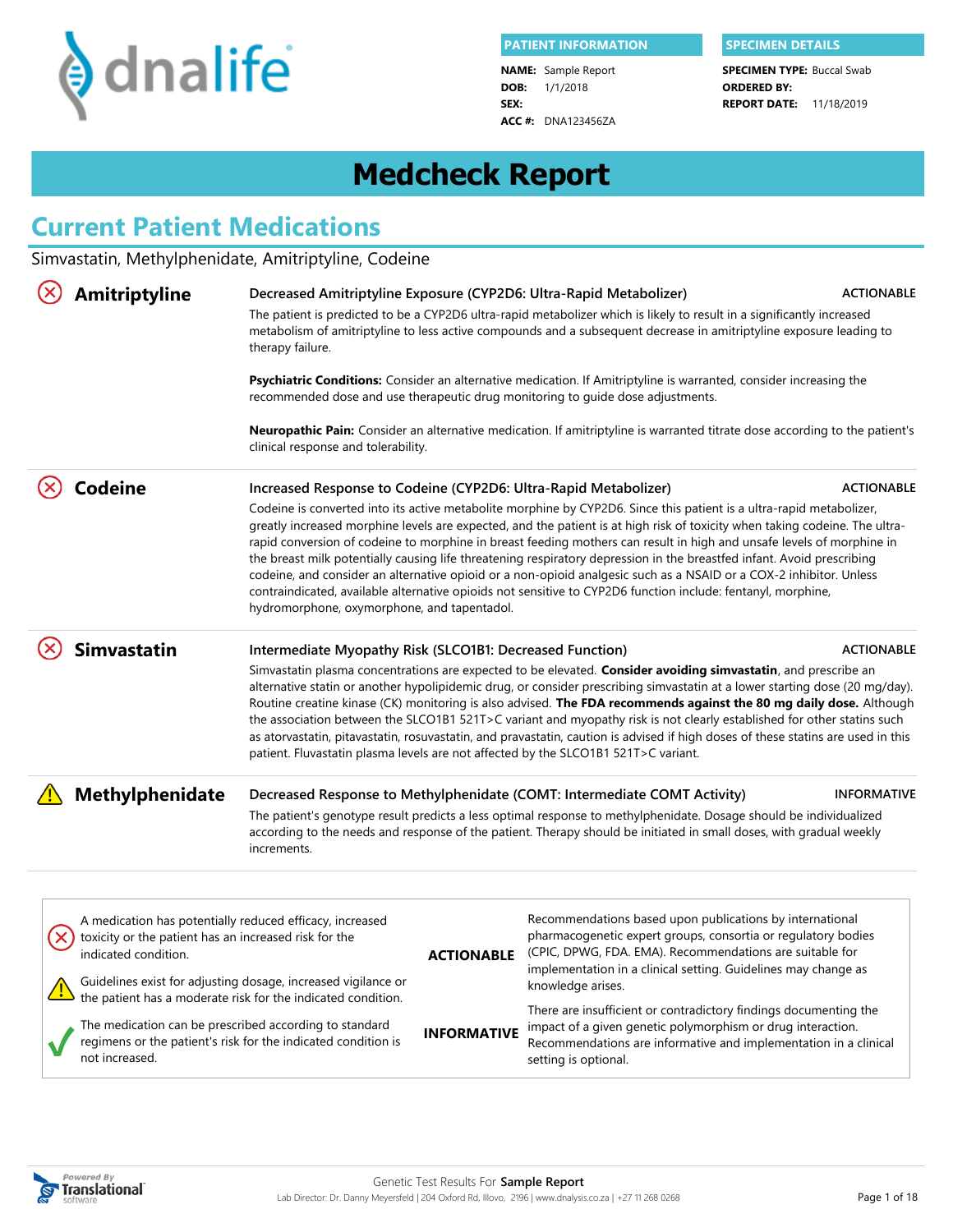

**DOB:** 1/1/2018 **SEX: NAME:** Sample Report **ACC #:** DNA123456ZA

**REPORT DATE:** 11/18/2019 **SPECIMEN TYPE: Buccal Swab ORDERED BY:**

## **Risk Management**



#### **Antipsychotic-Induced Tardive Dyskinesia**

#### **Moderate Risk of Antipsychotic-Induced Tardive Dyskinesia**

The patient carries one copy of the Taq1A variant (heterozygous for the A1 allele).

The genotype results predict that the patient may have reduced dopamine receptor DRD2 density and hypodopaminergic functioning. The patient has moderate risk for tardive dyskinesia when treated with antipsychotics.

Monitor the patient for any signs of tardive dyskinesia.

#### $\bigwedge$ **Antipsychotic-Induced Hyperprolactinemia**

#### **Moderate Risk of Antipsychotic-induced Hyperprolactinemia**

The patient carries one copy of the Taq1A variant (heterozygous for the A1 allele).

The genotype results predict that the patient may have reduced dopamine receptor DRD2 density and hypodopaminergic functioning. The patient has moderate risk of hyperprolactinemia when treated with antipsychotics.

Monitor patient closely for signs of hyperprolactinemia. An evaluation of the risk-benefit profile of the antipsychotic medication may be required.

### **Antipsychotic-Induced Weight Gain**

#### **Moderate Risk of Antipsychotic-Induced Weight Gain**

The patient carries one copy of the Taq1A variant (heterozygous for the A1 allele).

The genotype results predict that the patient may have reduced dopamine receptor DRD2 density and hypodopaminergic functioning. The patient has moderate risk for weight gain when treated with antipsychotics.

Monitor patient closely for signs of weight gain.

#### **Hyperhomocysteinemia - Depression**

#### **No Increased Risk of Hyperhomocysteinemia**

The patient carries one copy of the MTHFR c.665C>T variant (heterozygous). MTHFR enzyme activity is reduced (60% of normal activity). Patients diagnosed with depression: as lower folate levels are associated with poorer antidepressant response, and baseline levels of folate within the normal range predict antidepressant response, testing for homocysteine levels and serum folate levels may be informative for this patient before prescribing methylfolate as an antidepressant-augmenting agent. Patients diagnosed with depression often have low folate levels and homocysteine is a highly sensitive marker of folate status. Functional folate deficiency is indicated by elevated homocysteine. The patient's small reduction in MTHFR activity is not a risk factor for hyperhomocysteinemia.

### **Thrombophilia**

#### **Normal Risk of Thrombosis**

The patient does not carry the F5 c.1601G>A variant (also known as Factor V Leiden) or the F2 c.\*97G>A variant (also known as Factor II 20210G>A). The patient's risk of thrombosis is not increased (average risk of clotting is about 1 in 1000 for anyone in a year). However, because this test cannot find all of the inherited reasons for abnormal clotting, other factors may affect this risk assessment.

Assess thrombotic risk based on other genetic and/or circumstantial risk factors such as smoking, obesity, malignancy, prolonged immobilization or surgery.

**Estrogen-containing contraceptive and hormone replacement therapy:** unless other genetic and/or circumstantial risk factors are present, consider standard prescribing and monitoring practices.

#### **Hyperhomocysteinemia - Thrombosis**

#### **No Increased Risk of Hyperhomocysteinemia**

The patient carries one copy of MTHFR c.665C>T variant (heterozygous). MTHFR enzyme activity is reduced (60% of normal activity). The patient's small reduction in MTHFR activity is not a risk factor for hyperhomocysteinemia. Unless other risk factors are present, the patient is not expected to have an increased risk for venous thromboembolism (VTE).

The patient's MTHFR activity is slightly reduced.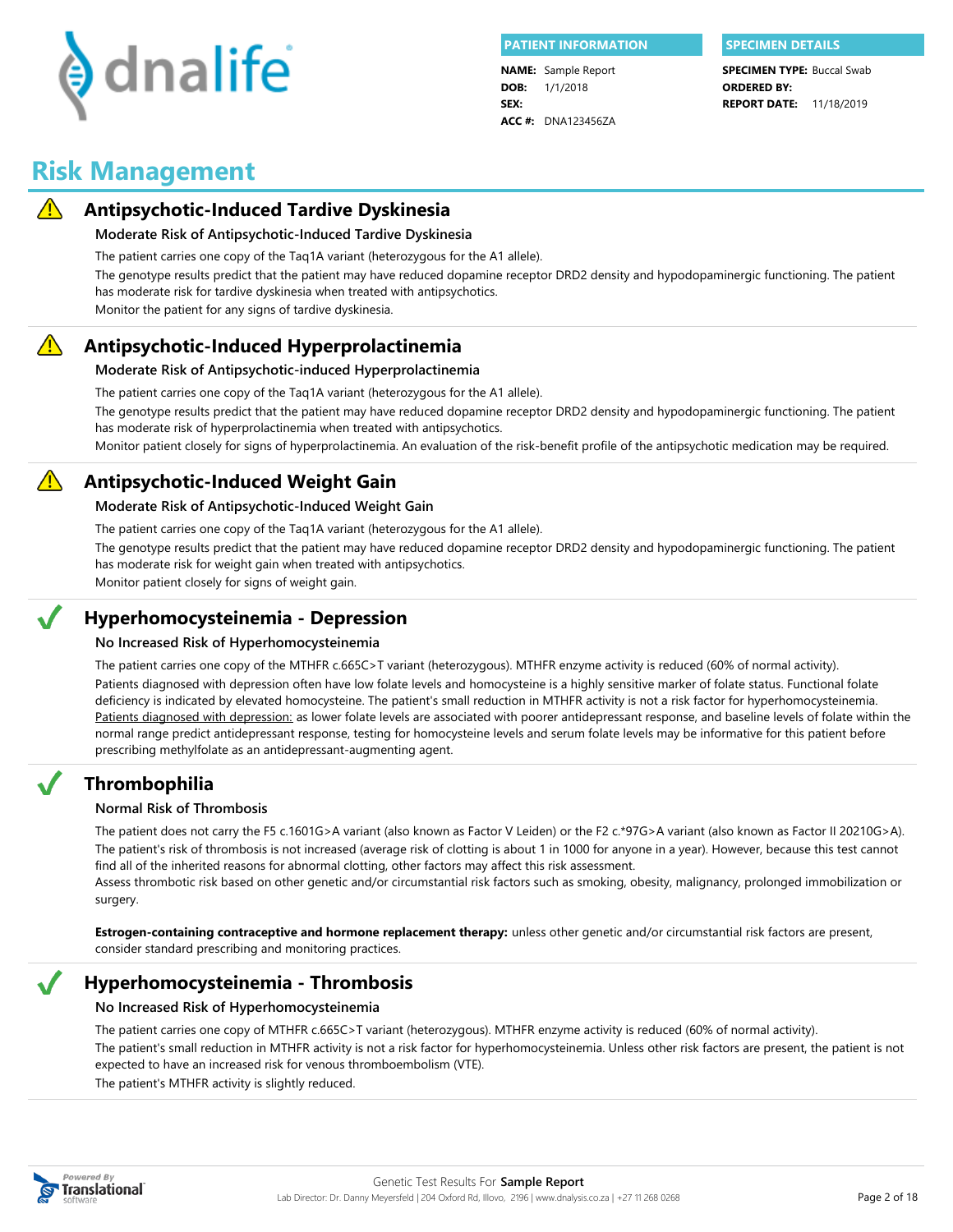

| <b>I PATIENT INFORMATION</b> | <b>SPECIMEN DETAILS</b>           |  |  |
|------------------------------|-----------------------------------|--|--|
| <b>NAME:</b> Sample Report   | <b>SPECIMEN TYPE: Buccal Swab</b> |  |  |
| <b>DOB:</b> $1/1/2018$       | <b>ORDERED BY:</b>                |  |  |
| SEX:                         | <b>REPORT DATE: 11/18/2019</b>    |  |  |
| $ACC$ #: DNA123456ZA         |                                   |  |  |

#### **PATHENT DETAILS**

# **Potentially Impacted Medications**

| <b>CATEGORY</b>          | <b>DRUG CLASS</b>                             | <b>STANDARD PRECAUTIONS</b>                                                                  | <b>USE WITH CAUTION</b>                                                                 | <b>CONSIDER ALTERNATIVES</b> |
|--------------------------|-----------------------------------------------|----------------------------------------------------------------------------------------------|-----------------------------------------------------------------------------------------|------------------------------|
| <b>Anticancer Agents</b> | <b>Antifolates</b>                            |                                                                                              | Methotrexate                                                                            |                              |
|                          | <b>Angiotensin II Receptor</b><br>Antagonists | Azilsartan<br>Irbesartan<br>Losartan                                                         |                                                                                         |                              |
|                          | <b>Antianginal Agents</b>                     | Ranolazine                                                                                   |                                                                                         |                              |
|                          | Antiarrhythmics                               |                                                                                              | Mexiletine                                                                              | Flecainide<br>Propafenone    |
|                          | Anticoagulants                                | Warfarin                                                                                     |                                                                                         |                              |
| <b>Cardiovascular</b>    | Antiplatelets                                 |                                                                                              |                                                                                         | Clopidogrel                  |
|                          | <b>Beta Blockers</b>                          | Nebivolol<br>Propranolol<br>Timolol                                                          |                                                                                         | Metoprolol                   |
|                          | <b>Diuretics</b>                              | Torsemide                                                                                    |                                                                                         |                              |
|                          | <b>Statins</b>                                | Fluvastatin                                                                                  | Atorvastatin<br>Lovastatin<br>Pitavastatin<br>Pravastatin<br>Rosuvastatin               | Simvastatin                  |
| <b>Diabetes</b>          | Meglitinides                                  | Nateglinide<br>Repaglinide                                                                   |                                                                                         |                              |
|                          | Sulfonylureas                                 | Chlorpropamide<br>Glipizide                                                                  |                                                                                         |                              |
|                          | <b>Antiemetics</b>                            | Dronabinol<br>Metoclopramide                                                                 | Dolasetron<br>Fosnetupitant / Palonosetron<br>Netupitant / Palonosetron<br>Palonosetron | Ondansetron                  |
| Gastrointestinal         | Proton Pump Inhibitors                        | Dexlansoprazole<br>Esomeprazole<br>Lansoprazole<br>Omeprazole<br>Pantoprazole<br>Rabeprazole |                                                                                         |                              |
| <b>Gaucher Disease</b>   | Endocrine-Metabolic<br>Agents                 |                                                                                              |                                                                                         | Eliglustat                   |
| Gynecology               | <b>Endometriosis Pain</b><br>Agents           | Elagolix                                                                                     |                                                                                         |                              |
| Hematology               | <b>Hemostatic Agents</b>                      | Avatrombopag<br>Eltrombopag<br>Lusutrombopag                                                 |                                                                                         |                              |
|                          | Antifungals                                   | Voriconazole                                                                                 |                                                                                         |                              |
| <b>Infections</b>        | <b>Anti-HIV Agents</b>                        |                                                                                              | Efavirenz                                                                               |                              |
|                          | <b>Antimalarials</b>                          | Proguanil                                                                                    |                                                                                         |                              |

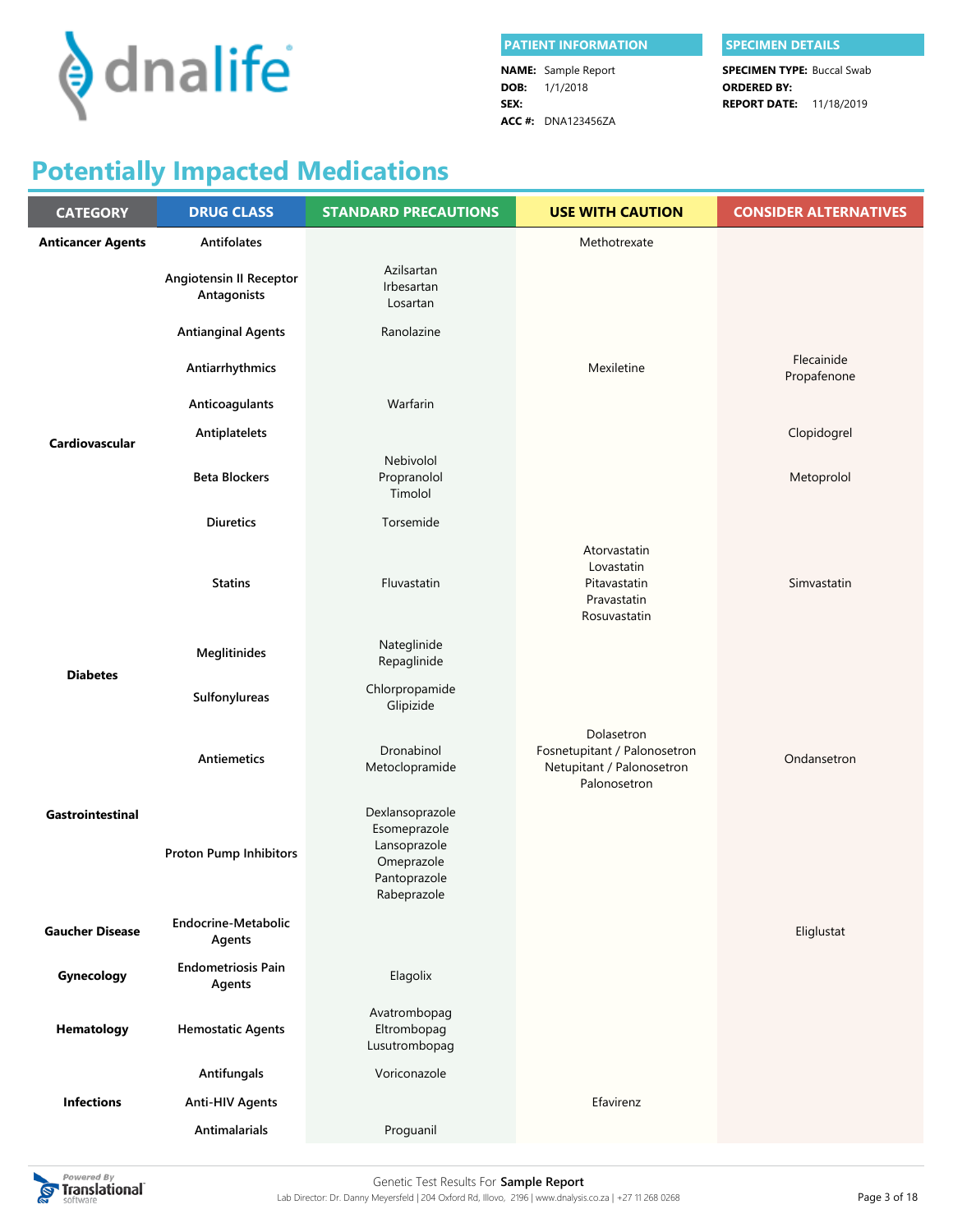

|      | <b>PATIENT INFORMATION</b> |                                   | <b>SPECIMEN DETAILS</b> |  |  |
|------|----------------------------|-----------------------------------|-------------------------|--|--|
|      | <b>NAME:</b> Sample Report | <b>SPECIMEN TYPE: Buccal Swab</b> |                         |  |  |
|      | <b>DOB:</b> $1/1/2018$     | <b>ORDERED BY:</b>                |                         |  |  |
| SEX: |                            | <b>REPORT DATE: 11/18/2019</b>    |                         |  |  |
|      | <b>ACC #: DNA123456ZA</b>  |                                   |                         |  |  |

| <b>CATEGORY</b>           | <b>DRUG CLASS</b>                   | <b>STANDARD PRECAUTIONS</b>                                                                                           | <b>USE WITH CAUTION</b>                                                    | <b>CONSIDER ALTERNATIVES</b>                                                                                                        |
|---------------------------|-------------------------------------|-----------------------------------------------------------------------------------------------------------------------|----------------------------------------------------------------------------|-------------------------------------------------------------------------------------------------------------------------------------|
| <b>Multiple Sclerosis</b> | Disease-Modifying<br>Agents         | Siponimod                                                                                                             |                                                                            |                                                                                                                                     |
|                           | <b>Muscle Relaxants</b>             | Carisoprodol                                                                                                          | Tizanidine                                                                 |                                                                                                                                     |
| Pain                      | <b>NSAIDs</b>                       | Celecoxib<br>Diclofenac<br>Flurbiprofen<br>Ibuprofen<br>Indomethacin<br>Meloxicam<br>Piroxicam                        |                                                                            |                                                                                                                                     |
|                           | Opioids                             | Fentanyl<br>Morphine                                                                                                  | Benzhydrocodone<br>Dihydrocodeine<br>Hydrocodone<br>Methadone<br>Oxycodone | Codeine<br>Tramadol                                                                                                                 |
|                           | Antiaddictives                      | Lofexidine                                                                                                            | Bupropion<br>Naltrexone                                                    |                                                                                                                                     |
|                           | <b>Anti-ADHD Agents</b>             | Amphetamine<br>Dextroamphetamine<br>Lisdexamfetamine                                                                  | Atomoxetine<br>Dexmethylphenidate<br>Methylphenidate                       |                                                                                                                                     |
|                           | Anticonvulsants                     | <b>Brivaracetam</b><br>Fosphenytoin<br>Lacosamide<br>Phenytoin                                                        | Phenobarbital<br>Primidone<br>Zonisamide                                   |                                                                                                                                     |
|                           | Antidementia Agents                 | Galantamine                                                                                                           | Donepezil                                                                  |                                                                                                                                     |
| Psychotropic              | Antidepressants                     | Citalopram<br>Desvenlafaxine<br>Escitalopram<br>Fluoxetine<br>Nefazodone<br>Sertraline<br>Vortioxetine                | Amoxapine<br>Fluvoxamine<br>Maprotiline<br>Protriptyline                   | Amitriptyline<br>Clomipramine<br>Desipramine<br>Doxepin<br>Imipramine<br>Nortriptyline<br>Paroxetine<br>Trimipramine<br>Venlafaxine |
|                           | Antipsychotics                      | Aripiprazole<br>Brexpiprazole<br>Iloperidone<br>Paliperidone<br>Pimozide<br>Quetiapine<br>Risperidone<br>Thioridazine | Chlorpromazine<br>Clozapine<br>Olanzapine<br>Perphenazine                  | Haloperidol<br>Zuclopenthixol                                                                                                       |
|                           | Benzodiazepines                     | Diazepam                                                                                                              | Clobazam<br>Lorazepam<br>Oxazepam                                          |                                                                                                                                     |
|                           | <b>Mood Stabilizers</b>             |                                                                                                                       | Lithium                                                                    |                                                                                                                                     |
|                           | <b>Other Neurological</b><br>Agents | Deutetrabenazine<br>Dextromethorphan / Quinidine<br>Flibanserin<br>Valbenazine                                        | Tetrabenazine                                                              |                                                                                                                                     |

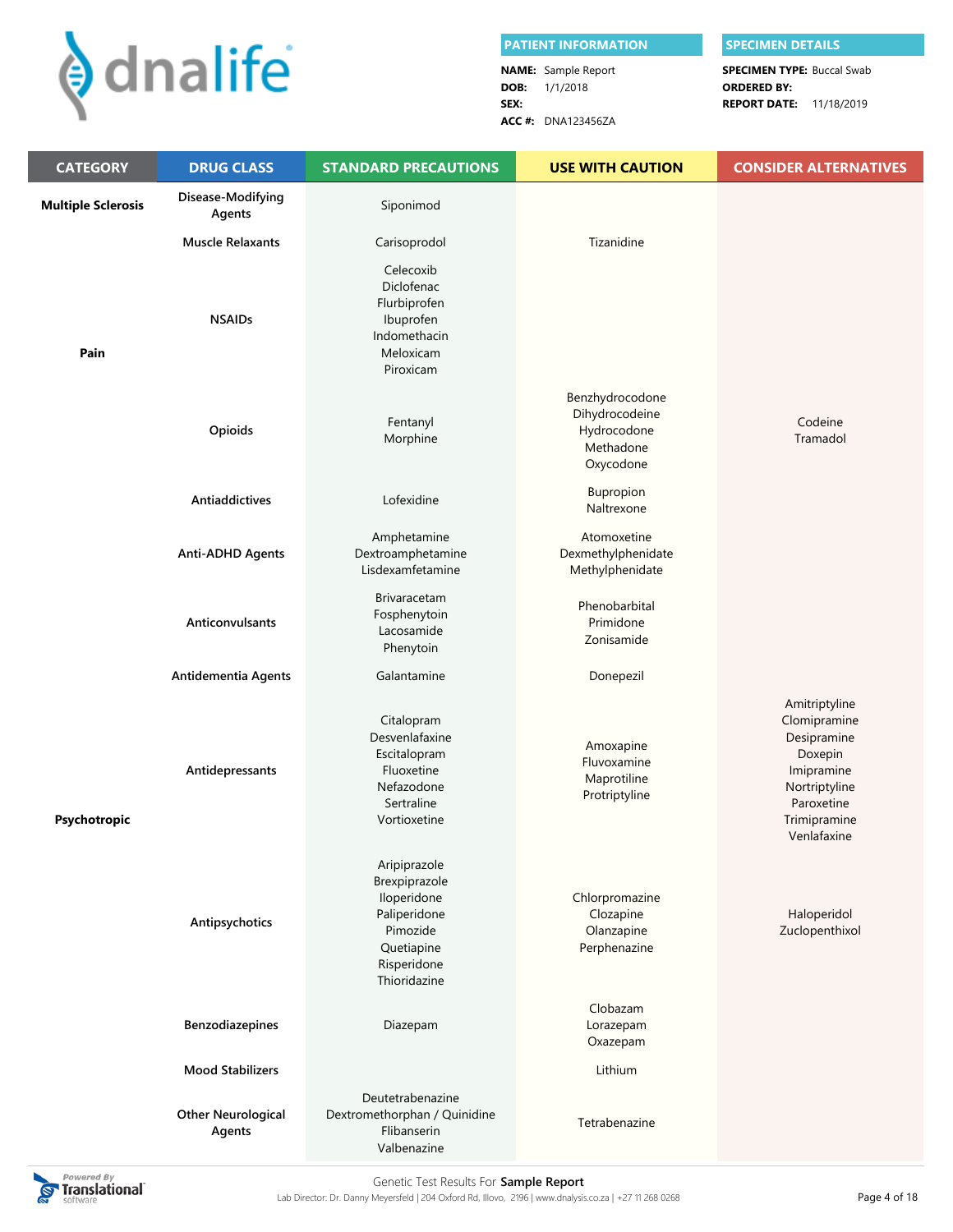

I

| <b>PATIENT INFORMATION</b> | <b>SPECIMEN DETAILS</b>           |  |  |
|----------------------------|-----------------------------------|--|--|
| <b>NAME:</b> Sample Report | <b>SPECIMEN TYPE: Buccal Swab</b> |  |  |
| <b>DOB:</b> $1/1/2018$     | <b>ORDERED BY:</b>                |  |  |
| SEX:                       | <b>REPORT DATE: 11/18/2019</b>    |  |  |
| ACC #: DNA123456ZA         |                                   |  |  |

| <b>CATEGORY</b>        | <b>DRUG CLASS</b>                                            | <b>STANDARD PRECAUTIONS</b>                              | <b>USE WITH CAUTION</b> | <b>CONSIDER ALTERNATIVES</b> |
|------------------------|--------------------------------------------------------------|----------------------------------------------------------|-------------------------|------------------------------|
|                        | Anti-Hyperuricemics<br>and Anti-Gout Agents                  | Allopurinol<br>Lesinurad                                 |                         |                              |
| Rheumatology           | <b>Immunomodulators</b>                                      |                                                          | Leflunomide             |                              |
|                        | <b>Other Antirheumatic</b><br>Agents                         |                                                          | Sulfasalazine           |                              |
| Sjogren's Syndrome     | <b>Cholinergic Agonists</b>                                  | Cevimeline                                               |                         |                              |
| <b>Transplantation</b> | Immunosuppressants                                           | Tacrolimus                                               |                         |                              |
|                        | Alpha-Blockers for<br><b>Benign Prostatic</b><br>Hyperplasia | Tamsulosin                                               |                         |                              |
| <b>Urologicals</b>     | Antispasmodics for<br><b>Overactive Bladder</b>              | Darifenacin<br>Fesoterodine<br>Mirabegron<br>Tolterodine |                         |                              |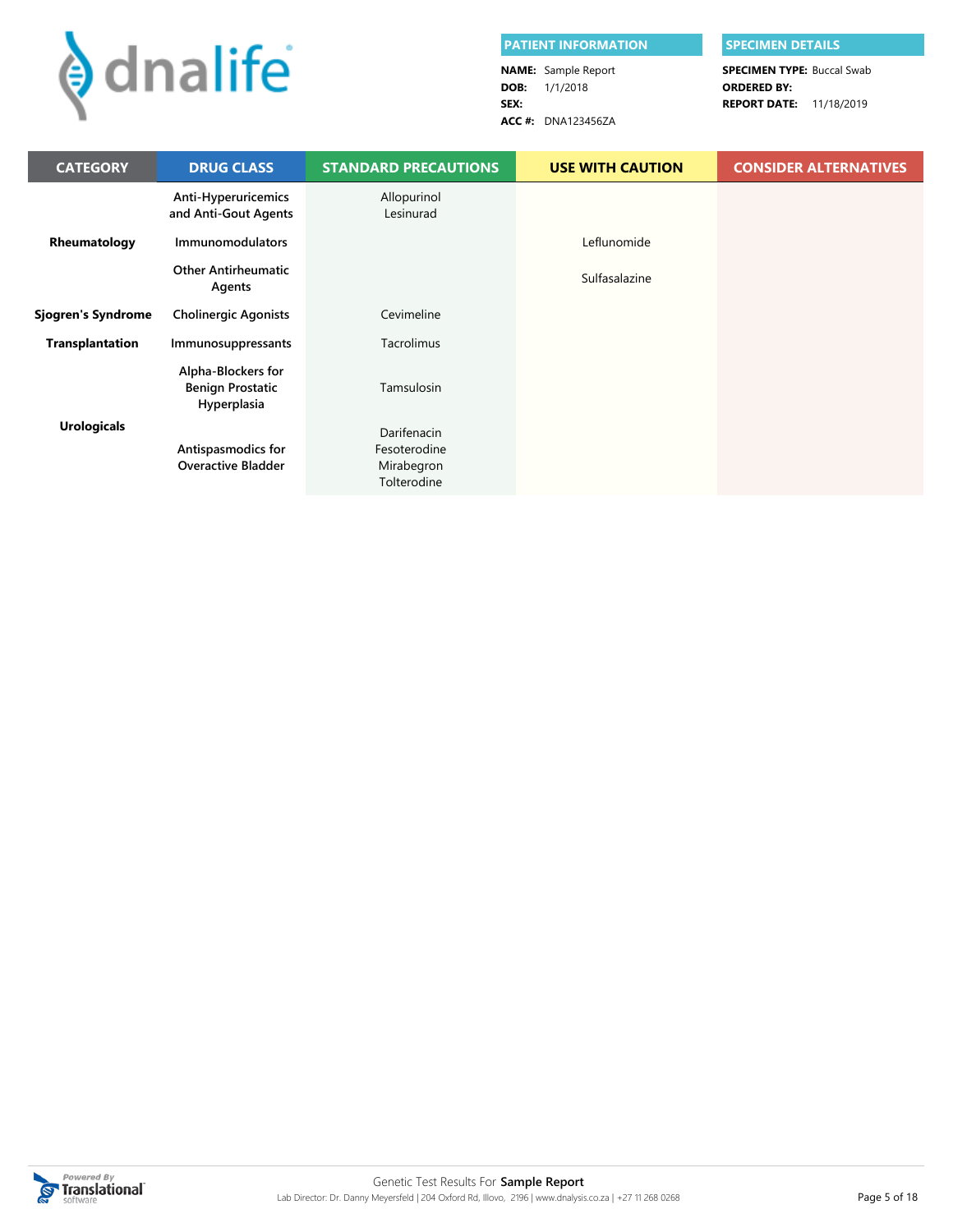

**DOB:** 1/1/2018 **SEX: NAME:** Sample Report **ACC #:** DNA123456ZA

**REPORT DATE:** 11/18/2019 **SPECIMEN TYPE: Buccal Swab ORDERED BY:**

# **Dosing Guidance**

| <b>Amitriptyline</b>                  | Decreased Amitriptyline Exposure (CYP2D6: Ultra-Rapid Metabolizer)<br>The patient is predicted to be a CYP2D6 ultra-rapid metabolizer which is likely to result in a significantly increased<br>metabolism of amitriptyline to less active compounds and a subsequent decrease in amitriptyline exposure leading to<br>therapy failure.                                                                                                                                                                                                                                                                                                                                                                                                                                                     | <b>ACTIONABLE</b>  |
|---------------------------------------|---------------------------------------------------------------------------------------------------------------------------------------------------------------------------------------------------------------------------------------------------------------------------------------------------------------------------------------------------------------------------------------------------------------------------------------------------------------------------------------------------------------------------------------------------------------------------------------------------------------------------------------------------------------------------------------------------------------------------------------------------------------------------------------------|--------------------|
|                                       | Psychiatric Conditions: Consider an alternative medication. If Amitriptyline is warranted, consider increasing the<br>recommended dose and use therapeutic drug monitoring to guide dose adjustments.                                                                                                                                                                                                                                                                                                                                                                                                                                                                                                                                                                                       |                    |
|                                       | <b>Neuropathic Pain:</b> Consider an alternative medication. If amitriptyline is warranted titrate dose according to the patient's<br>clinical response and tolerability.                                                                                                                                                                                                                                                                                                                                                                                                                                                                                                                                                                                                                   |                    |
| Clomipramine                          | Decreased Clomipramine Exposure (CYP2D6: Ultra-Rapid Metabolizer)                                                                                                                                                                                                                                                                                                                                                                                                                                                                                                                                                                                                                                                                                                                           | <b>INFORMATIVE</b> |
|                                       | The patient is predicted to be a CYP2D6 ultra-rapid metabolizer which is is likely to result in a significantly increased<br>metabolism of clomipramine to less active compounds and a subsequent decrease in clomipramine exposure leading to<br>therapy failure.                                                                                                                                                                                                                                                                                                                                                                                                                                                                                                                          |                    |
|                                       | <b>Psychiatric Conditions:</b> Consider an alternative medication. If clomipramine is warranted, consider increasing the<br>recommended dose and use therapeutic drug monitoring to guide dose adjustments.                                                                                                                                                                                                                                                                                                                                                                                                                                                                                                                                                                                 |                    |
| Clopidogrel                           | Reduced Response to Clopidogrel (CYP2C19: Intermediate Metabolizer)                                                                                                                                                                                                                                                                                                                                                                                                                                                                                                                                                                                                                                                                                                                         | <b>ACTIONABLE</b>  |
|                                       | Consider alternative therapy. Examples of alternative drugs: prasugrel (contraindicated in TIA/Stroke patients), ticagrelor,<br>aspirin, aspirin plus dipyridamole.                                                                                                                                                                                                                                                                                                                                                                                                                                                                                                                                                                                                                         |                    |
| Codeine                               | Increased Response to Codeine (CYP2D6: Ultra-Rapid Metabolizer)                                                                                                                                                                                                                                                                                                                                                                                                                                                                                                                                                                                                                                                                                                                             | <b>ACTIONABLE</b>  |
|                                       | Codeine is converted into its active metabolite morphine by CYP2D6. Since this patient is a ultra-rapid metabolizer,<br>greatly increased morphine levels are expected, and the patient is at high risk of toxicity when taking codeine. The ultra-<br>rapid conversion of codeine to morphine in breast feeding mothers can result in high and unsafe levels of morphine in<br>the breast milk potentially causing life threatening respiratory depression in the breastfed infant. Avoid prescribing<br>codeine, and consider an alternative opioid or a non-opioid analgesic such as a NSAID or a COX-2 inhibitor. Unless<br>contraindicated, available alternative opioids not sensitive to CYP2D6 function include: fentanyl, morphine,<br>hydromorphone, oxymorphone, and tapentadol. |                    |
| <b>Desipramine</b>                    | Decreased Desipramine Exposure (CYP2D6: Ultra-Rapid Metabolizer)                                                                                                                                                                                                                                                                                                                                                                                                                                                                                                                                                                                                                                                                                                                            | <b>INFORMATIVE</b> |
|                                       | The patient is predicted to be a CYP2D6 ultra-rapid metabolizer which is likely to result in a significantly increased<br>metabolism of desipramine to less active compounds and a subsequent decrease in desipramine exposure leading to<br>therapy failure.                                                                                                                                                                                                                                                                                                                                                                                                                                                                                                                               |                    |
|                                       | Psychiatric Conditions: Consider an alternative medication. If desipramine is warranted, consider increasing the<br>recommended dose and use therapeutic drug monitoring to guide dose adjustments.                                                                                                                                                                                                                                                                                                                                                                                                                                                                                                                                                                                         |                    |
| <b>Doxepin</b>                        | Decreased Doxepin Exposure (CYP2D6: Ultra-Rapid Metabolizer)                                                                                                                                                                                                                                                                                                                                                                                                                                                                                                                                                                                                                                                                                                                                | <b>INFORMATIVE</b> |
|                                       | The patient is predicted to be a CYP2D6 ultra-rapid metabolizer which is likely to result in a significantly increased<br>metabolism of doxepin to less active compounds and a subsequent decrease in doxepin exposure leading to therapy<br>failure.                                                                                                                                                                                                                                                                                                                                                                                                                                                                                                                                       |                    |
|                                       | Psychiatric Conditions: Consider an alternative medication. If doxepin is warranted, consider increasing the<br>recommended dose and use therapeutic drug monitoring to guide dose adjustments.                                                                                                                                                                                                                                                                                                                                                                                                                                                                                                                                                                                             |                    |
|                                       | Insomnia: Doxepin can be prescribed according to the standard recommended dosage and administration. Monitor<br>patient closely for decreased efficacy.                                                                                                                                                                                                                                                                                                                                                                                                                                                                                                                                                                                                                                     |                    |
| <b>Eliglustat</b>                     | Decreased Exposure to Eliglustat (CYP2D6: Ultra-Rapid Metabolizer)                                                                                                                                                                                                                                                                                                                                                                                                                                                                                                                                                                                                                                                                                                                          | <b>ACTIONABLE</b>  |
| rered By<br>ranslational <sup>-</sup> | Genetic Test Results For Sample Report                                                                                                                                                                                                                                                                                                                                                                                                                                                                                                                                                                                                                                                                                                                                                      |                    |
|                                       | Lab Director: Dr. Danny Meyersfeld   204 Oxford Rd, Illovo, 2196   www.dnalysis.co.za   +27 11 268 0268                                                                                                                                                                                                                                                                                                                                                                                                                                                                                                                                                                                                                                                                                     | Page 6 of 18       |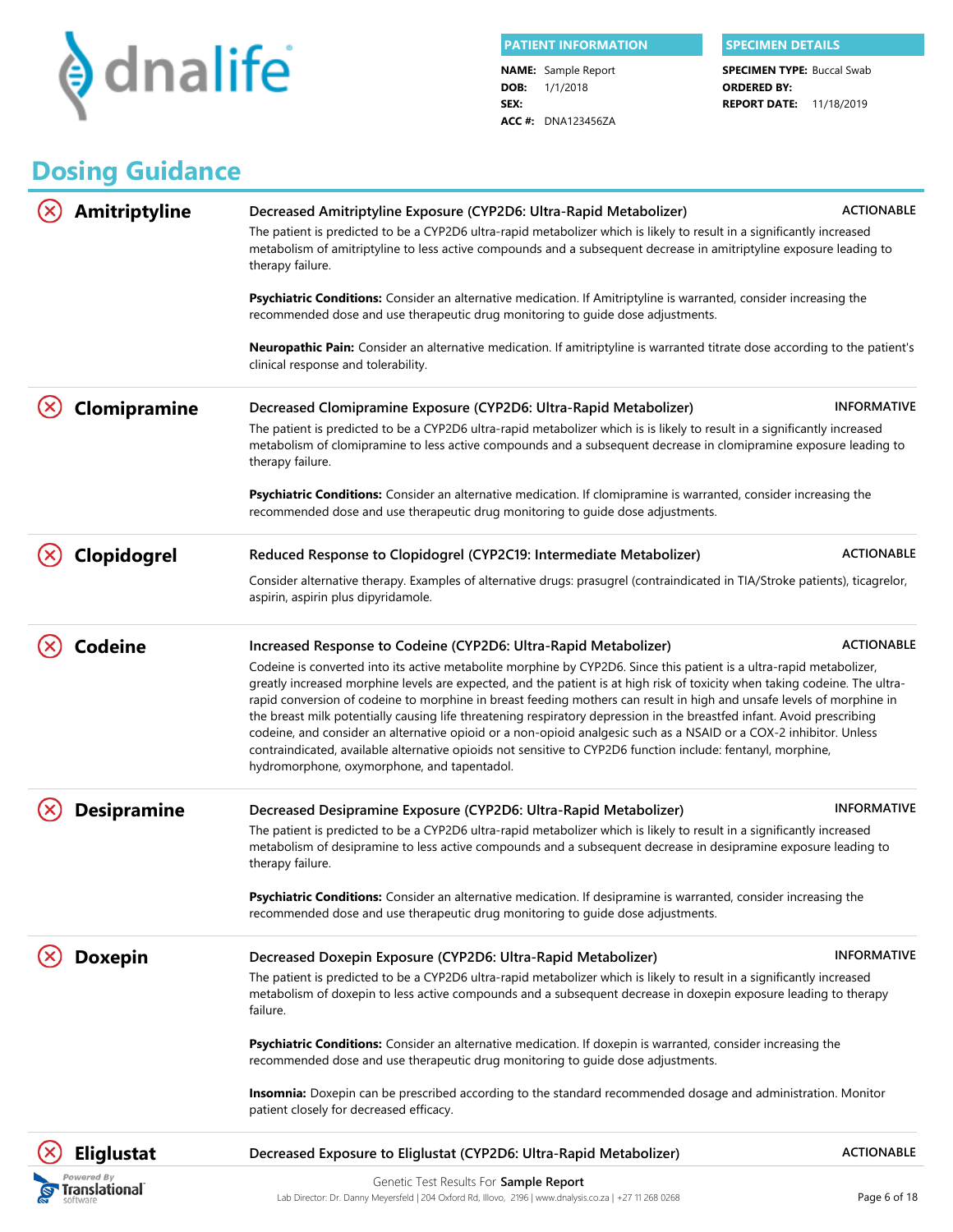

**DOB:** 1/1/2018 **SEX: PATIENT INFORMATION SPECIMEN DETAILS NAME:** Sample Report

**ACC #:** DNA123456ZA

**REPORT DATE:** 11/18/2019 **SPECIMEN TYPE: Buccal Swab ORDERED BY:**

The genotype result indicates that the patient is likely to have significantly reduced eliglustat exposure. The patient may not reach adequate concentrations of eliglustat to achieve a therapeutic effect. Consider an alternative medication.

| <b>Flecainide</b>  | Decreased Exposure to Flecainide (CYP2D6: Ultra-Rapid Metabolizer)<br>The patient's genotype may be associated with a decreased flecainide exposure following standard dosing. For<br>therapeutic indications, consider titrating carefully and consider adjusting the dose in response to plasma concentration<br>and ECG monitoring. An alternative medication such as sotalol, disopyramide, quinidine or amiodarone may also be<br>considered. | <b>ACTIONABLE</b>  |
|--------------------|----------------------------------------------------------------------------------------------------------------------------------------------------------------------------------------------------------------------------------------------------------------------------------------------------------------------------------------------------------------------------------------------------------------------------------------------------|--------------------|
|                    | Dose adjustments are not required when flecainide is utilized for diagnostic uses.                                                                                                                                                                                                                                                                                                                                                                 |                    |
| <b>Haloperidol</b> | Decreased Exposure to Haloperidol (CYP2D6: Ultra-Rapid Metabolizer)<br>The patient's genotype may be associated with a decreased haloperidol exposure following standard dosing. Consider an<br>alternative medication or prescribe haloperidol at the standard dose and adjust dosage to achieve a favorable clinical<br>response. Be alert to decreased haloperidol exposure.                                                                    | <b>ACTIONABLE</b>  |
| <b>Imipramine</b>  | Decreased Imipramine Exposure (CYP2D6: Ultra-Rapid Metabolizer)                                                                                                                                                                                                                                                                                                                                                                                    | <b>INFORMATIVE</b> |
|                    | The patient is predicted to be a CYP2D6 ultra-rapid metabolizer which is is likely to result in a significantly increased<br>metabolism of imipramine to less active compounds and a subsequent decrease in imipramine exposure leading to<br>therapy failure.                                                                                                                                                                                     |                    |
|                    | Psychiatric Conditions: Consider an alternative medication. If imipramine is warranted, consider increasing the<br>recommended dose and use therapeutic drug monitoring to guide dose adjustments.                                                                                                                                                                                                                                                 |                    |
| <b>Metoprolol</b>  | Possible Decreased Exposure to Metoprolol (CYP2D6: Ultra-Rapid Metabolizer)                                                                                                                                                                                                                                                                                                                                                                        | <b>ACTIONABLE</b>  |
|                    | The patient's genotype may be associated with a decreased metoprolol exposure following standard dosing.Consider an<br>alternative beta-blocker such as bisoprolol or carvedilol. If use of metoprolol is warranted, use the maximum dose for the<br>prescribed indication. If response is still not adequate, increase the dose to 250% of the standard dose.                                                                                     |                    |
| Nortriptyline      | Decreased Nortriptyline Exposure (CYP2D6: Ultra-Rapid Metabolizer)                                                                                                                                                                                                                                                                                                                                                                                 | <b>ACTIONABLE</b>  |
|                    | The patient is predicted to be a CYP2D6 ultra-rapid metabolizer which is likely to result in a significantly increased<br>metabolism of nortriptyline to less active compounds and a subsequent decrease in nortriptyline exposure leading to<br>therapy failure.                                                                                                                                                                                  |                    |
|                    | Psychiatric Conditions: Consider an alternative medication. If nortriptyline is warranted, consider increasing the<br>recommended dose and use therapeutic drug monitoring to guide dose adjustments.                                                                                                                                                                                                                                              |                    |
| <b>Ondansetron</b> | Non-Response to Ondansetron (CYP2D6: Ultra-Rapid Metabolizer)                                                                                                                                                                                                                                                                                                                                                                                      | <b>ACTIONABLE</b>  |
|                    | A substantially decreased antiemetic effect has been reported in CYP2D6 ultra-rapid metabolizers when taking standard<br>doses of this medication. Consider prescribing an alternative drug not metabolized by CYP2D6 such as granisetron.                                                                                                                                                                                                         |                    |
| <b>Paroxetine</b>  | Reduced Response to Paroxetine (CYP2D6: Ultra-Rapid Metabolizer)                                                                                                                                                                                                                                                                                                                                                                                   | <b>ACTIONABLE</b>  |
|                    | There is a risk for decreased efficacy at standard dosage. If a standard dose is prescribed to a CYP2D6 ultra-rapid<br>metabolizer, suboptimal plasma concentrations of the drug are likely. Consider an alternative medication.                                                                                                                                                                                                                   |                    |
| <b>Propafenone</b> | Decreased Exposure to Propafenone (CYP2D6: Ultra-Rapid Metabolizer)                                                                                                                                                                                                                                                                                                                                                                                | <b>ACTIONABLE</b>  |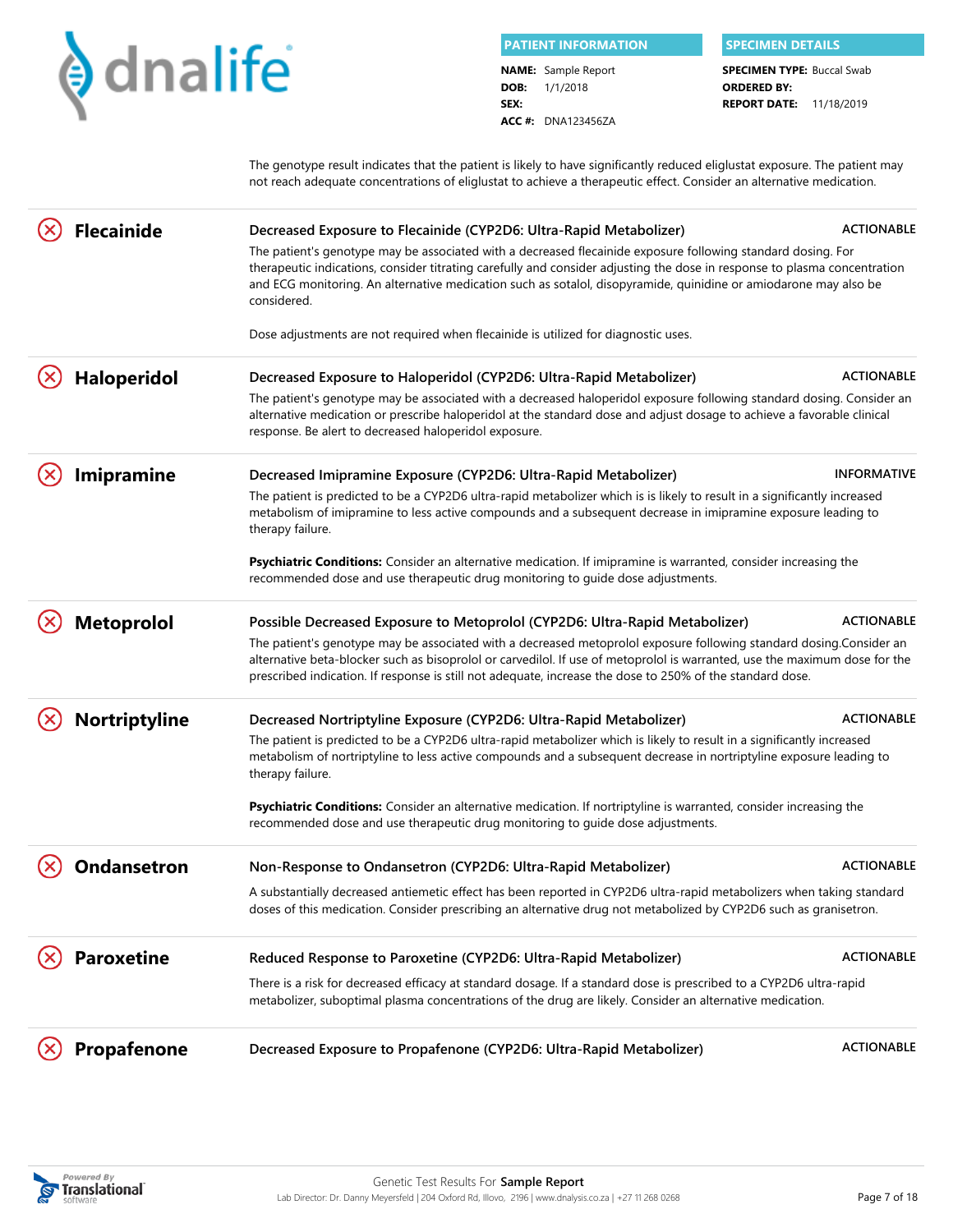|  |                         |                                                                                                                                                                                                                                                                                                                                                                                                                                                                                                                                                                                                                                                                                                                         |              | <b>PATIENT INFORMATION</b>                                          | <b>SPECIMEN DETAILS</b>                                                                   |                    |
|--|-------------------------|-------------------------------------------------------------------------------------------------------------------------------------------------------------------------------------------------------------------------------------------------------------------------------------------------------------------------------------------------------------------------------------------------------------------------------------------------------------------------------------------------------------------------------------------------------------------------------------------------------------------------------------------------------------------------------------------------------------------------|--------------|---------------------------------------------------------------------|-------------------------------------------------------------------------------------------|--------------------|
|  | $\blacklozenge$ dnalife |                                                                                                                                                                                                                                                                                                                                                                                                                                                                                                                                                                                                                                                                                                                         | DOB:<br>SEX: | <b>NAME:</b> Sample Report<br>1/1/2018<br><b>ACC #: DNA123456ZA</b> | <b>SPECIMEN TYPE: Buccal Swab</b><br><b>ORDERED BY:</b><br><b>REPORT DATE: 11/18/2019</b> |                    |
|  |                         | The patient's genotype may be associated with a decreased propafenone exposure following standard dosing. There is<br>insufficient data to allow calculation of dose adjustment. Titrate carefully and adjust the dose in response to plasma<br>concentration and ECG monitoring. An alternative medication such as sotalol, disopyramide, quinidine or amiodarone<br>may also be considered.                                                                                                                                                                                                                                                                                                                           |              |                                                                     |                                                                                           |                    |
|  |                         | Dose adjustments with co-medications: concurrent use of propafenone along with CYP3A4 inhibitors and CYP2D6<br>inhibitors may significantly increase the plasma concentration of propafenone increasing the risk of proarrhythmia and<br>other adverse events. Therefore, avoid simultaneous use of propafenone with both a CYP2D6 inhibitor and a CYP3A4<br>inhibitor.                                                                                                                                                                                                                                                                                                                                                 |              |                                                                     |                                                                                           |                    |
|  | <b>Simvastatin</b>      | Intermediate Myopathy Risk (SLCO1B1: Decreased Function)                                                                                                                                                                                                                                                                                                                                                                                                                                                                                                                                                                                                                                                                |              |                                                                     |                                                                                           | <b>ACTIONABLE</b>  |
|  |                         | Simvastatin plasma concentrations are expected to be elevated. Consider avoiding simvastatin, and prescribe an<br>alternative statin or another hypolipidemic drug, or consider prescribing simvastatin at a lower starting dose (20 mg/day).<br>Routine creatine kinase (CK) monitoring is also advised. The FDA recommends against the 80 mg daily dose. Although<br>the association between the SLCO1B1 521T>C variant and myopathy risk is not clearly established for other statins such<br>as atorvastatin, pitavastatin, rosuvastatin, and pravastatin, caution is advised if high doses of these statins are used in this<br>patient. Fluvastatin plasma levels are not affected by the SLCO1B1 521T>C variant. |              |                                                                     |                                                                                           |                    |
|  | <b>Tramadol</b>         | Increased Exposure to Tramadol (CYP2D6: Ultra-Rapid Metabolizer)                                                                                                                                                                                                                                                                                                                                                                                                                                                                                                                                                                                                                                                        |              |                                                                     |                                                                                           | <b>ACTIONABLE</b>  |
|  |                         | The patient's genotype may be associated with an increased conversion of tramadol to an active metabolite with higher<br>activity. If an alternative is not available, consider reducing the dose by 60% and monitor for opioid side effects (such as<br>drowsiness, confusion, constipation, nausea and vomiting, respiratory depression or urine retention). Alternatively, try an<br>analgesic not as dependent on CYP2D6 metabolism (fentanyl, morphine, hydromorphone, oxymorphone or tapentadol)<br>or try a non-opioid analgesic such as a NSAID or a COX-2 inhibitor.                                                                                                                                           |              |                                                                     |                                                                                           |                    |
|  |                         | Warning: Breastfeeding is not recommended when taking tramadol due to the risk of serious adverse reactions in<br>breastfed infants.                                                                                                                                                                                                                                                                                                                                                                                                                                                                                                                                                                                    |              |                                                                     |                                                                                           |                    |
|  | <b>Trimipramine</b>     | Decreased Trimipramine Exposure (CYP2D6: Ultra-Rapid Metabolizer)                                                                                                                                                                                                                                                                                                                                                                                                                                                                                                                                                                                                                                                       |              |                                                                     |                                                                                           | <b>INFORMATIVE</b> |
|  |                         | The patient is predicted to be a CYP2D6 ultra-rapid metabolizer which is likely to result in a significantly increased<br>metabolism of trimipramine to less active compounds and a subsequent decrease in trimipramine exposure leading to<br>therapy failure.                                                                                                                                                                                                                                                                                                                                                                                                                                                         |              |                                                                     |                                                                                           |                    |
|  |                         | Psychiatric Conditions: Consider an alternative medication. If trimipramine is warranted, consider increasing the<br>recommended dose and use therapeutic drug monitoring to guide dose adjustments.                                                                                                                                                                                                                                                                                                                                                                                                                                                                                                                    |              |                                                                     |                                                                                           |                    |
|  | <b>Venlafaxine</b>      | Decreased Exposure to Venlafaxine (CYP2D6: Ultra-Rapid Metabolizer)                                                                                                                                                                                                                                                                                                                                                                                                                                                                                                                                                                                                                                                     |              |                                                                     |                                                                                           | <b>ACTIONABLE</b>  |
|  |                         | The patient is unlikely to achieve adequate serum levels of venlafaxine and O-desmethylvenlafaxine when taking standard<br>doses of venlafaxine.Consider an alternative medication or consider increasing the venlafaxine dose to a maximum of<br>150% of the normal dose and adjust the dose based on clinical response and therapeutic monitoring.                                                                                                                                                                                                                                                                                                                                                                    |              |                                                                     |                                                                                           |                    |
|  |                         | If therapeutic drug monitoring is utilized, the sum of venlafaxine and O-desmethylvenlafaxine (an active metabolite)<br>plasma concentrations should be used for efficacy. While the sum of the parent and the active metabolite are informative<br>for efficacy, a higher parent (venlafaxine) concentration may be associated with higher side effects, including QT<br>prolongation.                                                                                                                                                                                                                                                                                                                                 |              |                                                                     |                                                                                           |                    |
|  | Zuclopenthixol          | Decreased Exposure to Zuclopenthixol (CYP2D6: Ultra-Rapid Metabolizer)<br>The patient's genotype may be associated with a decreased zuclopenthixol exposure following standard dosing. This<br>patient may be at risk of therapy failure when taking zuclopenthixol at standard dosage. Consider using this drug with                                                                                                                                                                                                                                                                                                                                                                                                   |              |                                                                     |                                                                                           | <b>INFORMATIVE</b> |
|  |                         | close monitoring of plasma concentrations and titrate dose in response to the clinical effect or consider an alternative<br>medication. Examples of alternative medications include flupenthixol, clozapine, olanzapine or quetiapine.                                                                                                                                                                                                                                                                                                                                                                                                                                                                                  |              |                                                                     |                                                                                           |                    |
|  | Amoxapine               | Possible Decreased Amoxapine Exposure (CYP2D6: Ultra-Rapid Metabolizer)                                                                                                                                                                                                                                                                                                                                                                                                                                                                                                                                                                                                                                                 |              |                                                                     |                                                                                           | <b>INFORMATIVE</b> |

Powered By<br> **Separational**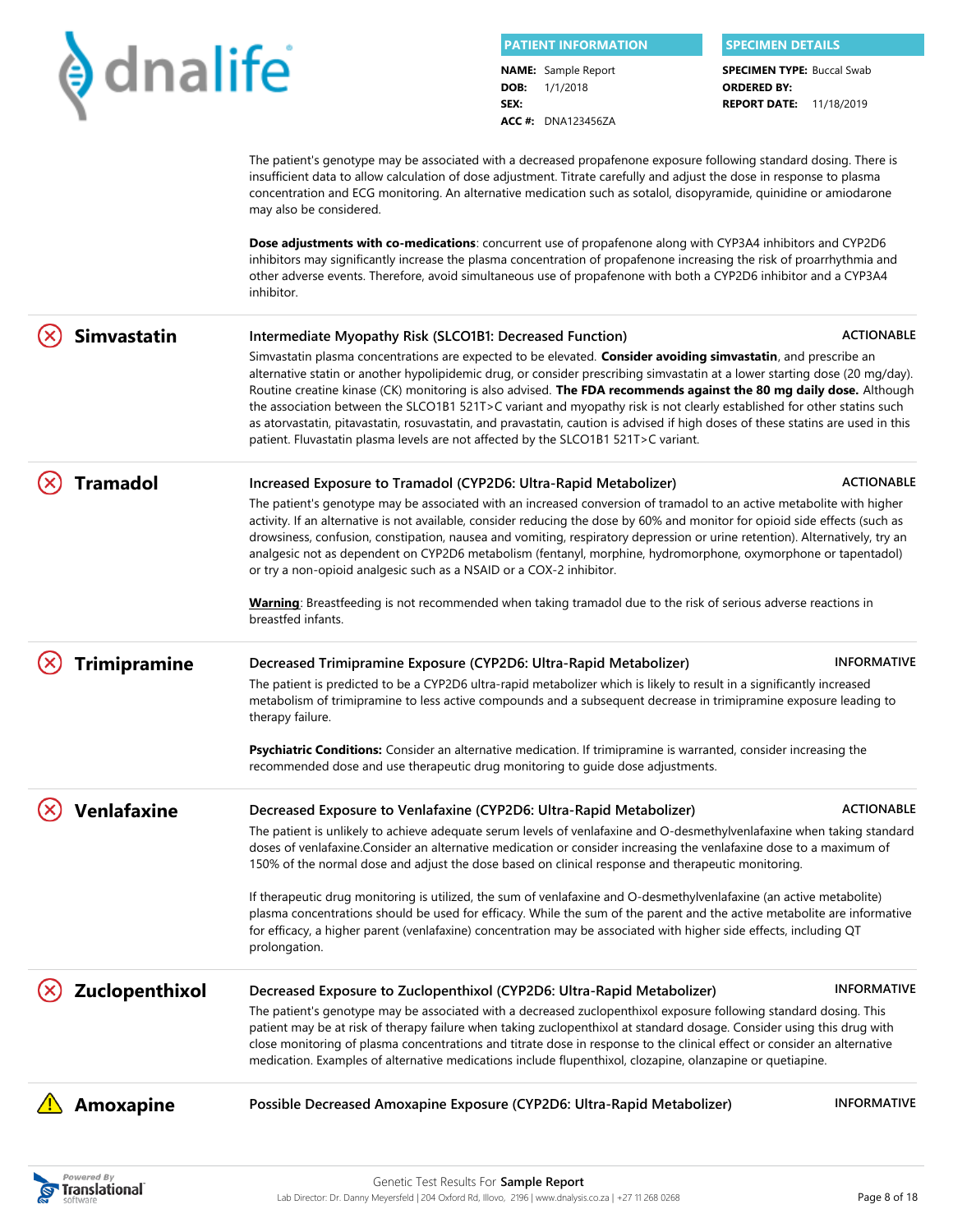|      | <b>PATIENT INFORMATION</b> | <b>SPECIMEN DETAILS</b>           |
|------|----------------------------|-----------------------------------|
|      | <b>NAME:</b> Sample Report | <b>SPECIMEN TYPE: Buccal Swab</b> |
|      | <b>DOB:</b> $1/1/2018$     | <b>ORDERED BY:</b>                |
| SEX: |                            | <b>REPORT DATE:</b> 11/18/2019    |

**ACC #:** DNA123456ZA

**REPORT DATE:** 11/18/2019 **ORDERED BY:**

|                     | Like other tricyclic and tetracyclic antidepressants, amoxapine is metabolized by CYP2D6. However, the overall<br>contribution of this enzyme in the metabolism of this drug is not well documented. Patients with increased CYP2D6<br>function may metabolize amoxapine more rapidly which can result in sub-therapeutic drug concentrations; these patients<br>may require higher doses to achieve adequate plasma concentrations. There are no established dosing adjustments for<br>patients with increased CYP2D6 function; therapy must be initiated cautiously and adjusted according to the patient's<br>response. |
|---------------------|----------------------------------------------------------------------------------------------------------------------------------------------------------------------------------------------------------------------------------------------------------------------------------------------------------------------------------------------------------------------------------------------------------------------------------------------------------------------------------------------------------------------------------------------------------------------------------------------------------------------------|
| <b>Atomoxetine</b>  | Possible Atomoxetine Underexposure Leading to Decreased Response (CYP2D6: Ultra-<br><b>ACTIONABLE</b><br>Rapid Metabolizer)                                                                                                                                                                                                                                                                                                                                                                                                                                                                                                |
|                     | The genotype result indicates that the patient is likely to have an insufficient response due to inadequate drug exposure<br>following standard dosing. Consider the following dosing strategy:                                                                                                                                                                                                                                                                                                                                                                                                                            |
|                     | • Initiate treatment at 40 mg/day, increase to 80 mg/day after 3 days and maintain dose.                                                                                                                                                                                                                                                                                                                                                                                                                                                                                                                                   |
|                     | • If after 2 weeks, optimal clinical response is not observed and adverse events are not present, consider a dose<br>increase to 100 mg/day.                                                                                                                                                                                                                                                                                                                                                                                                                                                                               |
|                     | • If after 2 weeks, optimal clinical response is not observed and adverse events are not present, consider<br>therapeutic drug monitoring 1-2 hours post dose. If the plasma concentration is less than 200 ng/ml consider a<br>dose increase to a target of 400 ng/ml. Doses greater than 100 mg/day may be needed to achieve a targeted<br>therapeutic concentration. (Therapeutic range: 200-1000 ng/ml).                                                                                                                                                                                                               |
| <b>Atorvastatin</b> | <b>ACTIONABLE</b><br>Increased Myopathy Risk (SLCO1B1: Decreased Function)                                                                                                                                                                                                                                                                                                                                                                                                                                                                                                                                                 |

The patient's genotype is associated with reduced SLCO1B1 function which results in elevated atorvastatin plasma concentrations. If atorvastatin is used in this patient, consider closer monitoring of myopathy, serum creatine kinase and liver function.

If the patient has additional myopathy risk factors, consider an alternative statin that is not influenced by SLCO1B1. Other myopathy risk factors include advanced age (≥65), uncontrolled hypothyroidism, renal impairment, high statin dose, comedications, and female sex.

**Atorvastatin Altered Response to Atorvastatin (CYP3A4: Intermediate Metabolizer)** The genotype result indicates that the patient carries the CYP3A4\*22 allele (this allele is associated with lower CYP3A4 enzyme activity). Preliminary studies have shown that patients carrying the CYP3A4\*22 allele may achieve an optimal lipid **INFORMATIVE**

**Benzhydrocodone** Possible Altered Response to Benzhydrocodone (CYP2D6: Ultra-Rapid Metabolizer) Benzhydrocodone is a prodrug of hydrocodone and is converted to active hydrocodone by intestinal enzymes. Increased conversion of hydrocodone to the more active metabolite hydromorphone is expected in CYP2D6 ultrarapid metabolizers. Usually, adequate pain relief without an increase in adverse events can be achieved by using standard or lower doses. Other opioids not metabolized by CYP2D6 (e.g., morphine, oxymorphone, buprenorphine, fentanyl, methadone, and hydromorphone) may also be considered if excessive side effects are reported. **INFORMATIVE**

**Bupropion Altered Bupropion Exposure (CYP2B6: Intermediate Metabolizer)** 

control goal with lower atorvastatin dose requirements.

The genotype result indicates that the patient is likely to have increased bupropion exposure, but decreased exposure to the active metabolite (hydroxybupropion). This metabolite contributes to the therapeutic effects of bupropion when used as a smoking cessation agent or as an antidepressant. This decrease in exposure of hydroxybupropion may result in decreased therapeutic efficacy.

**Smoking Cessation**: There is insufficient data to allow calculation of dose adjustment. Consider standard prescribing and closer monitoring.

**Major Depressive Disorder and Prevention of Seasonal Affective Disorder**: There is insufficient data to allow calculation of dose adjustment. Therapeutic monitoring of bupropion-hydroxybupropion levels may be considered to guide dosing adjustments.

| <b>A</b> Bupropion | Decreased Response to Bupropion for Smoking Cessation (ANKK1: Altered DRD2<br>function) | <b>INFORMATIVE</b> |
|--------------------|-----------------------------------------------------------------------------------------|--------------------|
|--------------------|-----------------------------------------------------------------------------------------|--------------------|



**INFORMATIVE**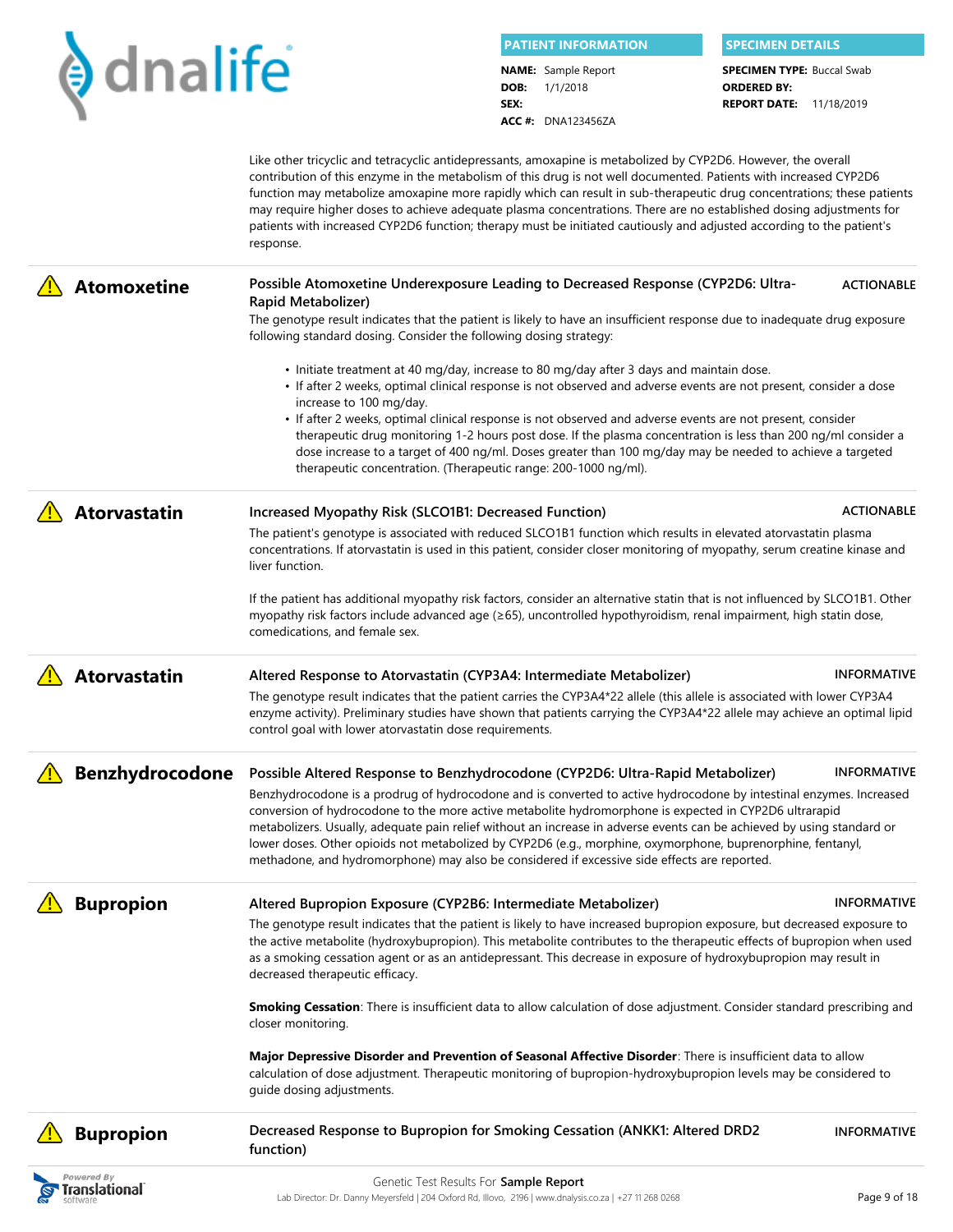| $\blacklozenge$ dnalife<br><b>NAME:</b> Sample Report<br><b>SPECIMEN TYPE: Buccal Swab</b><br>1/1/2018<br>DOB:<br><b>ORDERED BY:</b><br>SEX:<br><b>REPORT DATE: 11/18/2019</b><br><b>ACC #: DNA123456ZA</b><br>Smoking Cessation: The patient's genotype result is associated with a positive response to nicotine replacement therapy<br>and a lesser response to bupropion treatment.<br>Chlorpromazine<br><b>INFORMATIVE</b><br>Possible Non-Response to Chlorpromazine (CYP2D6: Ultra-Rapid Metabolizer)<br>Chlorpromazine is metabolized by CYP2D6, CYP3A4 and flavin-containing monooxygenases. Subjects with increased<br>CYP2D6 function will metabolize chlorpromazine more rapidly which can result in sub-therapeutic drug concentrations.<br>Consider a standard dose and adjust dosage according to the patient's tolerability and response. Higher doses may be<br>necessary to achieve efficacy.<br>Clobazam<br><b>ACTIONABLE</b><br>Possible Sensitivity to Clobazam (CYP2C19: Intermediate Metabolizer)<br>In CYP2C19 intermediate metabolizers, plasma levels of the active metabolite N-desmethylclobazam were 2-fold higher<br>than those found in CYP2C19 normal metabolizers. The dose adjustment for intermediate metabolizers is not well<br>established, and therefore the recommendation for poor metabolizers is proposed. The starting dose should be 5<br>mg/day, and dose titration should proceed slowly according to weight. Patients should be titrated initially to 10 mg /day<br>(≤30 kg body weight) or 20 mg/day (>30 kg body weight). If necessary and based upon clinical response, an additional<br>titration to the maximum doses 20 mg/day (≤30 kg body weight) or 40 mg/day (>30 kg body weight) may be started on<br>day 21.<br>Clozapine<br><b>INFORMATIVE</b><br>Non-Response to Clozapine (CYP1A2: Normal Metabolizer - Higher Inducibility)<br>Smokers have a high risk for non-response at standard doses and may require higher doses. There is an association<br>between high clozapine doses and the risk of seizures, and therefore careful monitoring is recommended during dosing<br>adjustment. Smoking cessation will increase plasma drug levels, leading to adverse events. Therefore, therapeutic drug<br>monitoring accompanied by dose reduction is recommended in patients who have quit smoking.<br>Dexmethylphenid<br><b>INFORMATIVE</b><br>Decreased Response to Dexmethylphenidate (COMT: Intermediate COMT Activity)<br>ate<br>The patient's genotype result predicts a less optimal response to dexmethylphenidate. Dosage should be individualized<br>according to the needs and response of the patient. Therapy should be initiated in small doses, with gradual weekly<br>increments.<br><b>Dihydrocodeine</b><br><b>INFORMATIVE</b><br>Possible Altered Response to Dihydrocodeine (CYP2D6: Ultra-Rapid Metabolizer)<br>Increased conversion of dihydrocodeine to the more active metabolite dihydromorphine is expected in CYP2D6 ultra-<br>rapid metabolizers. This may result in an exaggerated response. Adequate pain relief can be achieved by decreasing the<br>dose in response to pain symptoms. Other opioids not metabolized by CYP2D6 (i.e., morphine, oxymorphone,<br>buprenorphine, fentanyl, methadone, and hydromorphone) may also be considered if signs of overdose (excessive<br>sleepiness, confusion, or shallow breathing) are reported.<br><b>Dolasetron</b><br><b>INFORMATIVE</b><br>Possible Altered Response to Dolasetron (CYP2D6: Ultra-Rapid Metabolizer)<br>The reduction of dolasetron to its active metabolite hydrodolasetron is mediated by a carbonyl reductase.<br>Hydrodolasetron is further eliminated by multiple routes, including renal excretion and by glucuronidation or<br>hydroxylation by CYP2D6. Compared to CYP2D6 normal metabolizers, CYP2D6 ultra-rapid metabolizers may have lower<br>hydroxydolasetron plasma concentrations at standard dosing. However, the clinical significance of this change remains<br>unclear. Dolasetron can be prescribed at standard label-recommended dosage and administration. Monitor the patient<br>for possible decreased efficacy.<br><b>Donepezil</b><br><b>INFORMATIVE</b><br>Possible Altered Response to Donepezil (CYP2D6: Ultra-Rapid Metabolizer)<br>When compared to a normal metabolizer, a ultra-rapid metabolizers has a 24% increase in donepezil clearance. The<br>clinical significance of this increase is not well documented. Consider using a standard dosing regimen and adjust dosage<br>in response to clinical response and tolerability.<br><b>Efavirenz</b><br><b>ACTIONABLE</b><br>Increased Efavirenz Exposure (CYP2B6: Intermediate Metabolizer) |  |  | <b>PATIENT INFORMATION</b> | <b>SPECIMEN DETAILS</b> |  |
|-----------------------------------------------------------------------------------------------------------------------------------------------------------------------------------------------------------------------------------------------------------------------------------------------------------------------------------------------------------------------------------------------------------------------------------------------------------------------------------------------------------------------------------------------------------------------------------------------------------------------------------------------------------------------------------------------------------------------------------------------------------------------------------------------------------------------------------------------------------------------------------------------------------------------------------------------------------------------------------------------------------------------------------------------------------------------------------------------------------------------------------------------------------------------------------------------------------------------------------------------------------------------------------------------------------------------------------------------------------------------------------------------------------------------------------------------------------------------------------------------------------------------------------------------------------------------------------------------------------------------------------------------------------------------------------------------------------------------------------------------------------------------------------------------------------------------------------------------------------------------------------------------------------------------------------------------------------------------------------------------------------------------------------------------------------------------------------------------------------------------------------------------------------------------------------------------------------------------------------------------------------------------------------------------------------------------------------------------------------------------------------------------------------------------------------------------------------------------------------------------------------------------------------------------------------------------------------------------------------------------------------------------------------------------------------------------------------------------------------------------------------------------------------------------------------------------------------------------------------------------------------------------------------------------------------------------------------------------------------------------------------------------------------------------------------------------------------------------------------------------------------------------------------------------------------------------------------------------------------------------------------------------------------------------------------------------------------------------------------------------------------------------------------------------------------------------------------------------------------------------------------------------------------------------------------------------------------------------------------------------------------------------------------------------------------------------------------------------------------------------------------------------------------------------------------------------------------------------------------------------------------------------------------------------------------------------------------------------------------------------------------------------------------------------------------------------------------------------------------------------------------------------------------------------------------------------------------------------------------------------------------------------------------------------------------------------------------------------------------------------------------------------------------------------------------------------------------------------------------------------------------------------------------------------------------------------------------------------------------------------------------------------------------------------------------------------------------------------------------------------|--|--|----------------------------|-------------------------|--|
|                                                                                                                                                                                                                                                                                                                                                                                                                                                                                                                                                                                                                                                                                                                                                                                                                                                                                                                                                                                                                                                                                                                                                                                                                                                                                                                                                                                                                                                                                                                                                                                                                                                                                                                                                                                                                                                                                                                                                                                                                                                                                                                                                                                                                                                                                                                                                                                                                                                                                                                                                                                                                                                                                                                                                                                                                                                                                                                                                                                                                                                                                                                                                                                                                                                                                                                                                                                                                                                                                                                                                                                                                                                                                                                                                                                                                                                                                                                                                                                                                                                                                                                                                                                                                                                                                                                                                                                                                                                                                                                                                                                                                                                                                                                                               |  |  |                            |                         |  |
|                                                                                                                                                                                                                                                                                                                                                                                                                                                                                                                                                                                                                                                                                                                                                                                                                                                                                                                                                                                                                                                                                                                                                                                                                                                                                                                                                                                                                                                                                                                                                                                                                                                                                                                                                                                                                                                                                                                                                                                                                                                                                                                                                                                                                                                                                                                                                                                                                                                                                                                                                                                                                                                                                                                                                                                                                                                                                                                                                                                                                                                                                                                                                                                                                                                                                                                                                                                                                                                                                                                                                                                                                                                                                                                                                                                                                                                                                                                                                                                                                                                                                                                                                                                                                                                                                                                                                                                                                                                                                                                                                                                                                                                                                                                                               |  |  |                            |                         |  |
|                                                                                                                                                                                                                                                                                                                                                                                                                                                                                                                                                                                                                                                                                                                                                                                                                                                                                                                                                                                                                                                                                                                                                                                                                                                                                                                                                                                                                                                                                                                                                                                                                                                                                                                                                                                                                                                                                                                                                                                                                                                                                                                                                                                                                                                                                                                                                                                                                                                                                                                                                                                                                                                                                                                                                                                                                                                                                                                                                                                                                                                                                                                                                                                                                                                                                                                                                                                                                                                                                                                                                                                                                                                                                                                                                                                                                                                                                                                                                                                                                                                                                                                                                                                                                                                                                                                                                                                                                                                                                                                                                                                                                                                                                                                                               |  |  |                            |                         |  |
|                                                                                                                                                                                                                                                                                                                                                                                                                                                                                                                                                                                                                                                                                                                                                                                                                                                                                                                                                                                                                                                                                                                                                                                                                                                                                                                                                                                                                                                                                                                                                                                                                                                                                                                                                                                                                                                                                                                                                                                                                                                                                                                                                                                                                                                                                                                                                                                                                                                                                                                                                                                                                                                                                                                                                                                                                                                                                                                                                                                                                                                                                                                                                                                                                                                                                                                                                                                                                                                                                                                                                                                                                                                                                                                                                                                                                                                                                                                                                                                                                                                                                                                                                                                                                                                                                                                                                                                                                                                                                                                                                                                                                                                                                                                                               |  |  |                            |                         |  |
|                                                                                                                                                                                                                                                                                                                                                                                                                                                                                                                                                                                                                                                                                                                                                                                                                                                                                                                                                                                                                                                                                                                                                                                                                                                                                                                                                                                                                                                                                                                                                                                                                                                                                                                                                                                                                                                                                                                                                                                                                                                                                                                                                                                                                                                                                                                                                                                                                                                                                                                                                                                                                                                                                                                                                                                                                                                                                                                                                                                                                                                                                                                                                                                                                                                                                                                                                                                                                                                                                                                                                                                                                                                                                                                                                                                                                                                                                                                                                                                                                                                                                                                                                                                                                                                                                                                                                                                                                                                                                                                                                                                                                                                                                                                                               |  |  |                            |                         |  |
|                                                                                                                                                                                                                                                                                                                                                                                                                                                                                                                                                                                                                                                                                                                                                                                                                                                                                                                                                                                                                                                                                                                                                                                                                                                                                                                                                                                                                                                                                                                                                                                                                                                                                                                                                                                                                                                                                                                                                                                                                                                                                                                                                                                                                                                                                                                                                                                                                                                                                                                                                                                                                                                                                                                                                                                                                                                                                                                                                                                                                                                                                                                                                                                                                                                                                                                                                                                                                                                                                                                                                                                                                                                                                                                                                                                                                                                                                                                                                                                                                                                                                                                                                                                                                                                                                                                                                                                                                                                                                                                                                                                                                                                                                                                                               |  |  |                            |                         |  |
|                                                                                                                                                                                                                                                                                                                                                                                                                                                                                                                                                                                                                                                                                                                                                                                                                                                                                                                                                                                                                                                                                                                                                                                                                                                                                                                                                                                                                                                                                                                                                                                                                                                                                                                                                                                                                                                                                                                                                                                                                                                                                                                                                                                                                                                                                                                                                                                                                                                                                                                                                                                                                                                                                                                                                                                                                                                                                                                                                                                                                                                                                                                                                                                                                                                                                                                                                                                                                                                                                                                                                                                                                                                                                                                                                                                                                                                                                                                                                                                                                                                                                                                                                                                                                                                                                                                                                                                                                                                                                                                                                                                                                                                                                                                                               |  |  |                            |                         |  |
|                                                                                                                                                                                                                                                                                                                                                                                                                                                                                                                                                                                                                                                                                                                                                                                                                                                                                                                                                                                                                                                                                                                                                                                                                                                                                                                                                                                                                                                                                                                                                                                                                                                                                                                                                                                                                                                                                                                                                                                                                                                                                                                                                                                                                                                                                                                                                                                                                                                                                                                                                                                                                                                                                                                                                                                                                                                                                                                                                                                                                                                                                                                                                                                                                                                                                                                                                                                                                                                                                                                                                                                                                                                                                                                                                                                                                                                                                                                                                                                                                                                                                                                                                                                                                                                                                                                                                                                                                                                                                                                                                                                                                                                                                                                                               |  |  |                            |                         |  |
|                                                                                                                                                                                                                                                                                                                                                                                                                                                                                                                                                                                                                                                                                                                                                                                                                                                                                                                                                                                                                                                                                                                                                                                                                                                                                                                                                                                                                                                                                                                                                                                                                                                                                                                                                                                                                                                                                                                                                                                                                                                                                                                                                                                                                                                                                                                                                                                                                                                                                                                                                                                                                                                                                                                                                                                                                                                                                                                                                                                                                                                                                                                                                                                                                                                                                                                                                                                                                                                                                                                                                                                                                                                                                                                                                                                                                                                                                                                                                                                                                                                                                                                                                                                                                                                                                                                                                                                                                                                                                                                                                                                                                                                                                                                                               |  |  |                            |                         |  |
|                                                                                                                                                                                                                                                                                                                                                                                                                                                                                                                                                                                                                                                                                                                                                                                                                                                                                                                                                                                                                                                                                                                                                                                                                                                                                                                                                                                                                                                                                                                                                                                                                                                                                                                                                                                                                                                                                                                                                                                                                                                                                                                                                                                                                                                                                                                                                                                                                                                                                                                                                                                                                                                                                                                                                                                                                                                                                                                                                                                                                                                                                                                                                                                                                                                                                                                                                                                                                                                                                                                                                                                                                                                                                                                                                                                                                                                                                                                                                                                                                                                                                                                                                                                                                                                                                                                                                                                                                                                                                                                                                                                                                                                                                                                                               |  |  |                            |                         |  |

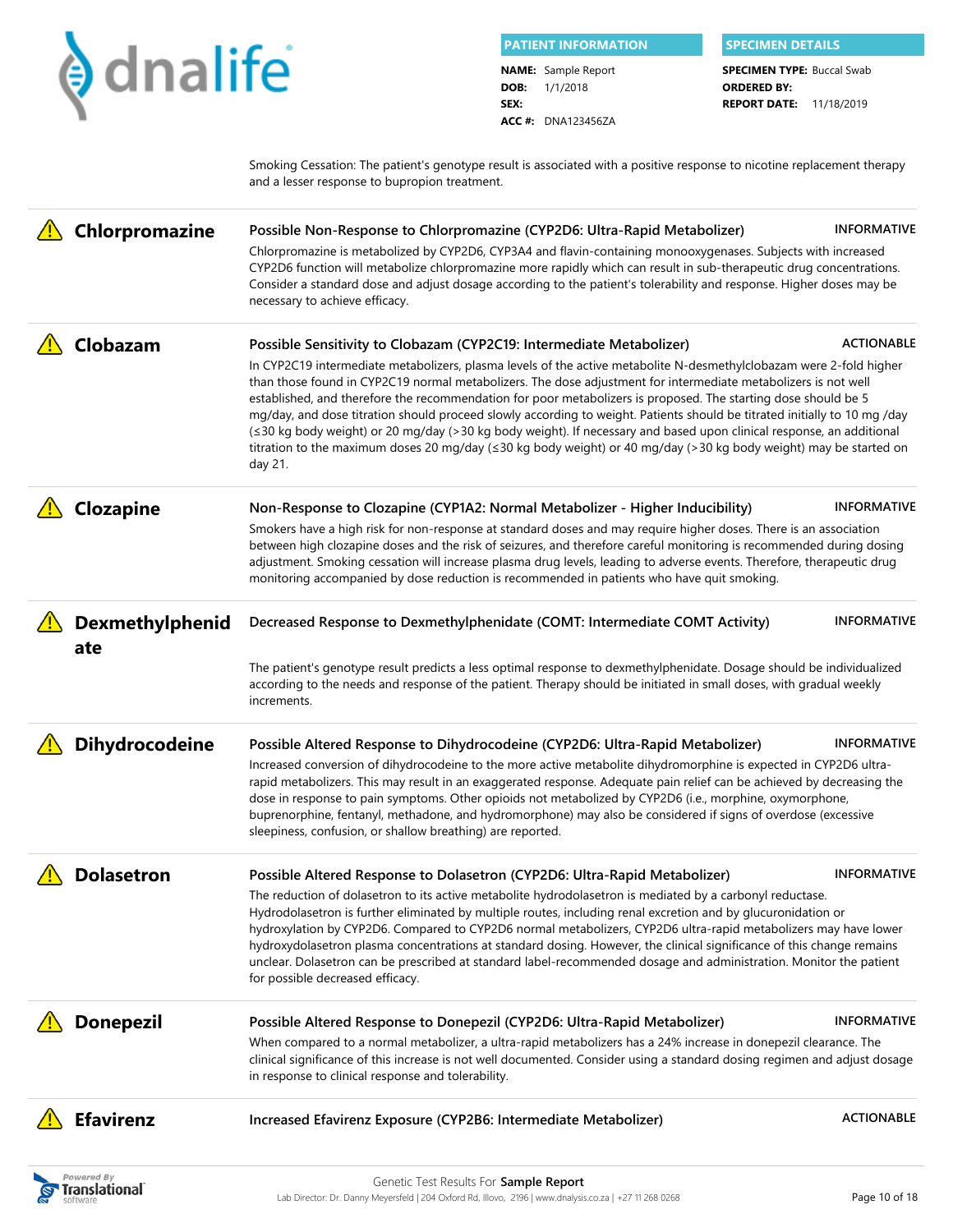|  |  |  |  |  | dnalife |
|--|--|--|--|--|---------|
|--|--|--|--|--|---------|

**DOB:** 1/1/2018 **PATIENT INFORMATION SPECIMEN DETAILS NAME:** Sample Report

**ACC #:** DNA123456ZA

**SEX:**

**REPORT DATE:** 11/18/2019 **SPECIMEN TYPE: Buccal Swab ORDERED BY:**

|                                        | The genotype result indicates that the patient is likely to have higher dose-adjusted trough concentrations of efavirenz<br>following standard dosing. This may result in increased risk of CNS adverse events. Consider initiating efavirenz with a<br>decreased dose of 400 mg/day. If therapeutic drug monitoring is available and a decreased efavirenz dose is prescribed,<br>consider obtaining steady-state plasma efavirenz concentrations to ensure concentrations are in the suggested<br>therapeutic range ( $\sim$ 1 to 4 µg/mL).                                                                                                                                                                                                                                                                                                                                                                                                                                                                                                                                                                                                                                      |                    |
|----------------------------------------|------------------------------------------------------------------------------------------------------------------------------------------------------------------------------------------------------------------------------------------------------------------------------------------------------------------------------------------------------------------------------------------------------------------------------------------------------------------------------------------------------------------------------------------------------------------------------------------------------------------------------------------------------------------------------------------------------------------------------------------------------------------------------------------------------------------------------------------------------------------------------------------------------------------------------------------------------------------------------------------------------------------------------------------------------------------------------------------------------------------------------------------------------------------------------------|--------------------|
| <b>Fluvoxamine</b>                     | Possible Reduced Response to Fluvoxamine (CYP2D6: Ultra-Rapid Metabolizer)<br>There is a risk for decreased efficacy at standard dosage. If a standard dose is prescribed to a CYP2D6 ultra-rapid<br>metabolizer, suboptimal plasma concentrations of the drug are likely. There is insufficient data to calculate dose<br>adjustments and careful titration is recommended until a favorable response is achieved. An alternative medication not<br>metabolized by CYP2D6 can also be considered.                                                                                                                                                                                                                                                                                                                                                                                                                                                                                                                                                                                                                                                                                 | <b>INFORMATIVE</b> |
| <b>Fosnetupitant /</b><br>Palonosetron | Possible Altered Response to Fosnetupitant-Palonosetron (CYP2D6: Ultra-Rapid<br>Metabolizer)<br>Fosnetupitant: Fosnetupitant is converted to netupitant via metabolic hydrolysis. Netupitant is extensively metabolized to<br>three major metabolites (desmethyl, N-oxide and a hydroxy-methyl derivatives). Metabolism is mediated primarily by<br>CYP3A4 and to a lesser extent by CYP2C9 and CYP2D6. No genetically guided drug selection or dosing recommendations<br>are available for this drug. Fosnetupitant can be prescribed at standard label-recommended dosage and administration.<br>Palonosetron: Palonosetron is eliminated by multiple routes including metabolism. While CYP2D6 and to a lesser extent,<br>CYP3A4 and CYP1A2 are involved in its metabolism to two inactive metabolites. Compared to CYP2D6 normal<br>metabolizers, CYP2D6 ultra-rapid metabolizers may have lower palonosetron plasma concentrations at standard dosing.<br>However, the clinical significance of this change remains unclear. Palonosetron can be prescribed at standard label-<br>recommended dosage and administration. Monitor the patient for possible decreased efficacy. | <b>INFORMATIVE</b> |
| Hydrocodone                            | Possible Altered Response to Hydrocodone (CYP2D6: Ultra-Rapid Metabolizer)<br>Increased conversion of hydrocodone to the more active metabolite hydromorphone is expected in CYP2D6 ultra-rapid<br>metabolizers. Usually, adequate pain relief without an increase in adverse events can be achieved by using standard or<br>lower hydrocodone doses. Other opioids not metabolized by CYP2D6 (e.g., morphine, oxymorphone, buprenorphine,<br>fentanyl, methadone, and hydromorphone) may also be considered if excessive side effects are reported.                                                                                                                                                                                                                                                                                                                                                                                                                                                                                                                                                                                                                               | <b>INFORMATIVE</b> |
| Leflunomide                            | Increased Exposure to Leflunomide (CYP2C19: Intermediate Metabolizer)<br>Leflunomide is metabolized by CYP2C19 and CYP1A2 to its active metabolite teriflunomide. Preliminary studies indicate<br>that patients with decreased CYP2C19 activity have a higher risk of developing gastrointestinal side effects and<br>hepatotoxicity. There is insufficient data to calculate dose adjustment. If leflunomide is prescribed at standard dosing,<br>monitor closely the patient's response and be alert to increased side effects.<br>Full blood cell count (CBC) and liver function parameters should be checked no more than 6 months before beginning<br>treatment, and every month for the initial 6 months of therapy. Blood pressure should be checked before beginning<br>treatment and periodically thereafter.                                                                                                                                                                                                                                                                                                                                                             | <b>INFORMATIVE</b> |
| Lithium                                | Decreased Response to Lithium (BDNF: Homozygous for rs6265 C allele)<br>BDNF encodes the brain-derived neurotrophic factor involved in neuroprotection and neuroplasticity. The patient is<br>homozygous for the C allele of BDNF variant rs6265. This genotype is associated with a poor response to lithium<br>treatment for bipolar disorder.                                                                                                                                                                                                                                                                                                                                                                                                                                                                                                                                                                                                                                                                                                                                                                                                                                   | <b>INFORMATIVE</b> |
| Lorazepam                              | Possible Altered Response to Lorazepam (UGT2B15: Intermediate Metabolizer)<br>Lorazepam clearance may be reduced in this patient. However, there is insufficient evidence whether this change results<br>in a significant clinical effect. Consider monitoring the patient for increased sedation and adjust dosing accordingly.                                                                                                                                                                                                                                                                                                                                                                                                                                                                                                                                                                                                                                                                                                                                                                                                                                                   | <b>INFORMATIVE</b> |
| Lovastatin                             | Increased Myopathy Risk (SLCO1B1: Decreased Function)                                                                                                                                                                                                                                                                                                                                                                                                                                                                                                                                                                                                                                                                                                                                                                                                                                                                                                                                                                                                                                                                                                                              | <b>INFORMATIVE</b> |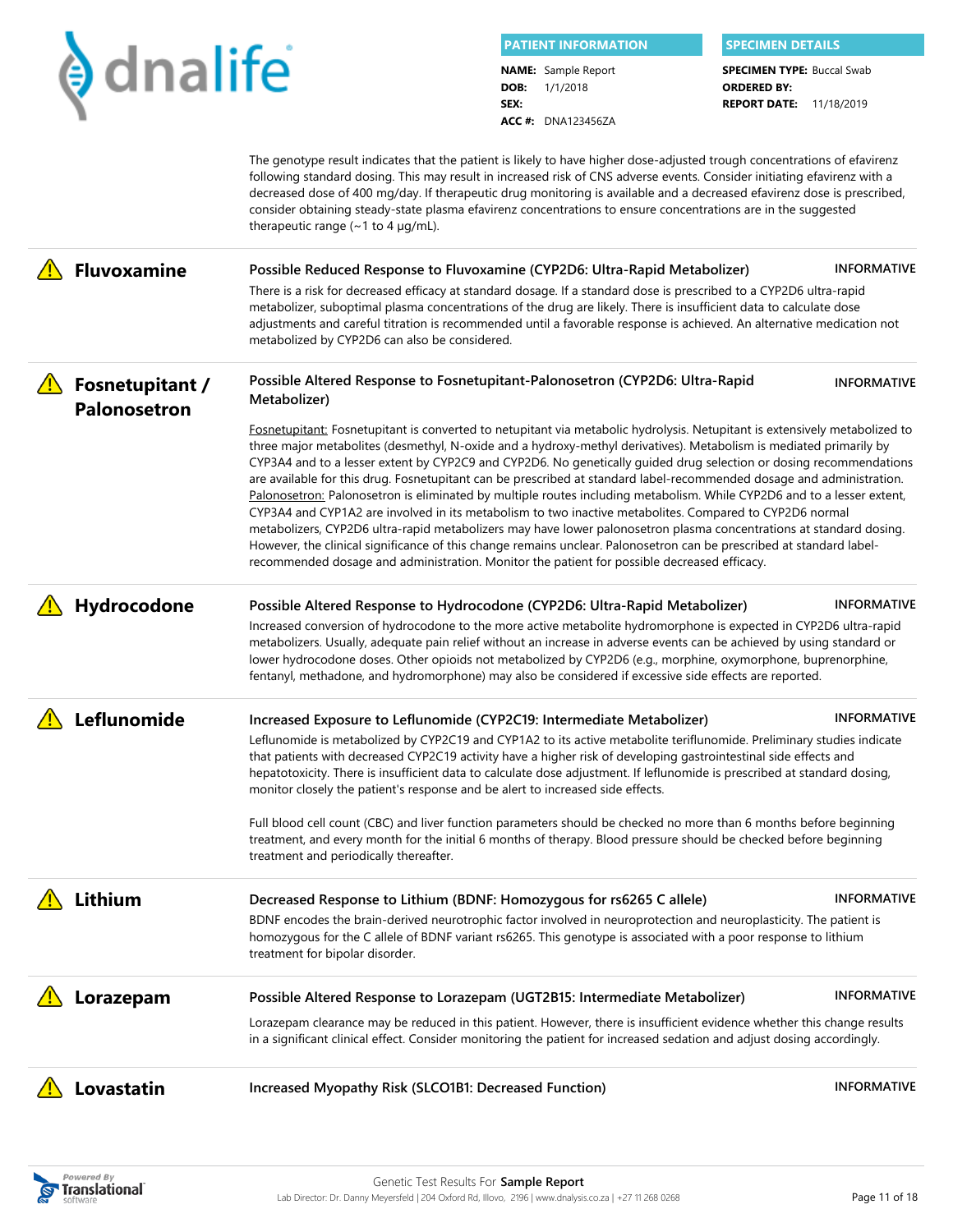

**Translational** 

**DOB:** 1/1/2018 **SEX: PATIENT INFORMATION SPECIMEN DETAILS NAME:** Sample Report

**ACC #:** DNA123456ZA

**REPORT DATE:** 11/18/2019 **SPECIMEN TYPE: Buccal Swab ORDERED BY:**

The reduced SLCO1B1 function may result in elevated lovastatin acid plasma levels. Because the risk of myopathy increases in patients with high statin plasma levels, the use of high lovastatin doses in this patient should be avoided. If lovastatin is used in this patient, a closer monitoring of serum creatine kinase and liver function is recommended. Other myopathy predisposing factors include advanced age (≥65), uncontrolled hypothyroidism, renal impairment, comedications, and female gender.

| Lovastatin                      | Altered Response to Lovastatin (CYP3A4: Intermediate Metabolizer)                                                                                                                                                                                                                                                                                                                                                                                                                                                                                                                                                                                                                                                                                                                                                                                                                                                                                                                                                                   | <b>INFORMATIVE</b> |
|---------------------------------|-------------------------------------------------------------------------------------------------------------------------------------------------------------------------------------------------------------------------------------------------------------------------------------------------------------------------------------------------------------------------------------------------------------------------------------------------------------------------------------------------------------------------------------------------------------------------------------------------------------------------------------------------------------------------------------------------------------------------------------------------------------------------------------------------------------------------------------------------------------------------------------------------------------------------------------------------------------------------------------------------------------------------------------|--------------------|
|                                 | The genotype result indicates that the patient carries the CYP3A4*22 allele (this allele is associated with lower CYP3A4<br>enzyme activity). Preliminary studies have shown that patients carrying the CYP3A4*22 allele may achieve an optimal lipid<br>control goal with lower lovastatin dose requirements.                                                                                                                                                                                                                                                                                                                                                                                                                                                                                                                                                                                                                                                                                                                      |                    |
| <b>Maprotiline</b>              | Possible Decreased Maprotiline Exposure (CYP2D6: Ultra-Rapid Metabolizer)                                                                                                                                                                                                                                                                                                                                                                                                                                                                                                                                                                                                                                                                                                                                                                                                                                                                                                                                                           | <b>INFORMATIVE</b> |
|                                 | Like other tricyclic and tetracyclic antidepressants, maprotiline is metabolized by CYP2D6 as well as CYP1A2. Patients with<br>increased CYP2D6 function may metabolize maprotiline more rapidly which can result in sub-therapeutic drug<br>concentrations; these patients may require higher doses to achieve adequate plasma concentrations. There are no<br>established dosing adjustments for patients with increased CYP2D6 function. Seizures have been associated with                                                                                                                                                                                                                                                                                                                                                                                                                                                                                                                                                      |                    |
|                                 | the use of maprotiline especially at high doses. Therefore, therapy must be initiated at a standard dose and<br>gradually increased in small increments according to the patient's response.                                                                                                                                                                                                                                                                                                                                                                                                                                                                                                                                                                                                                                                                                                                                                                                                                                        |                    |
| <b>Methadone</b>                | Increased Methadone Exposure (CYP2B6: Intermediate Metabolizer)                                                                                                                                                                                                                                                                                                                                                                                                                                                                                                                                                                                                                                                                                                                                                                                                                                                                                                                                                                     | <b>INFORMATIVE</b> |
|                                 | The patient's genotype may be associated with an increased methadone exposure following standard dosing.                                                                                                                                                                                                                                                                                                                                                                                                                                                                                                                                                                                                                                                                                                                                                                                                                                                                                                                            |                    |
|                                 | For Addiction Treatment: There is limited evidence indicating that intermediate metabolizers require lower doses,<br>therefore, a dose adjustment cannot be calculated.                                                                                                                                                                                                                                                                                                                                                                                                                                                                                                                                                                                                                                                                                                                                                                                                                                                             |                    |
|                                 | For Pain Management: There are no studies documenting the effect of CYP2B6 genetic variations on methadone<br>exposure when this drug is used as an analgesic. Consider standard prescribing and monitoring practices.                                                                                                                                                                                                                                                                                                                                                                                                                                                                                                                                                                                                                                                                                                                                                                                                              |                    |
| <b>Methotrexate</b>             | Increased Risk for Methotrexate Toxicity (MTHFR: Reduced MTHFR Activity)                                                                                                                                                                                                                                                                                                                                                                                                                                                                                                                                                                                                                                                                                                                                                                                                                                                                                                                                                            | <b>INFORMATIVE</b> |
|                                 | The patient carries one copy of the MTHFR c.665C>T variant resulting in a reduced MTHFR activity. Malignancy:<br>Leukemia or lymphoma patients who are treated with methotrexate standard regimens might have an increased<br>likelihood of treatment interruptions due to methotrexate toxicity. Monitor the patient closely for increased side effects<br>and adjust the dose accordingly. Other genetic and clinical factors may also influence the patient's risk for toxicity and<br>response to methotrexate treatment. Nonmalignant conditions: a limited number of studies found an association<br>between individuals carrying the MTHFR c.665C>T variant and methotrexate-induced toxicity in rheumatoid arthritis<br>patients. However, there is insufficient data to calculate dose adjustment. Monitor patient closely for increased side<br>effects and adjust the dose accordingly. Other genetic and clinical factors may also influence the patient's risk for toxicity<br>and response to methotrexate treatment. |                    |
| Methylphenidate                 | Decreased Response to Methylphenidate (COMT: Intermediate COMT Activity)                                                                                                                                                                                                                                                                                                                                                                                                                                                                                                                                                                                                                                                                                                                                                                                                                                                                                                                                                            | <b>INFORMATIVE</b> |
|                                 | The patient's genotype result predicts a less optimal response to methylphenidate. Dosage should be individualized<br>according to the needs and response of the patient. Therapy should be initiated in small doses, with gradual weekly<br>increments.                                                                                                                                                                                                                                                                                                                                                                                                                                                                                                                                                                                                                                                                                                                                                                            |                    |
| <b>Mexiletine</b>               | Altered Response to Mexiletine (CYP2D6: Ultra-Rapid Metabolizer)                                                                                                                                                                                                                                                                                                                                                                                                                                                                                                                                                                                                                                                                                                                                                                                                                                                                                                                                                                    | <b>INFORMATIVE</b> |
|                                 | Because mexiletine plasma concentrations may be decreased, consider adjusting dose in response to mexiletine plasma<br>concentration and ECG monitoring, until a favorable response in achieved.                                                                                                                                                                                                                                                                                                                                                                                                                                                                                                                                                                                                                                                                                                                                                                                                                                    |                    |
| <b>Naltrexone</b>               | Altered Response to Naltrexone (OPRM1: Normal OPRM1 Function)                                                                                                                                                                                                                                                                                                                                                                                                                                                                                                                                                                                                                                                                                                                                                                                                                                                                                                                                                                       | <b>INFORMATIVE</b> |
|                                 | Treatment of alcohol dependence: the patient has the OPRM1 118AA wild-type genotype that is associated with a poorer<br>outcome with naltrexone therapy. Naltrexone-treated patients not carrying the OPRM1 118A>G G allele are less likely to<br>respond to this drug, and may have higher relapse rates than those who are carriers of this allele. This association has not<br>been reported consistently across studies.                                                                                                                                                                                                                                                                                                                                                                                                                                                                                                                                                                                                        |                    |
| <b>Powered By</b><br>oclotianal | Genetic Test Results For Sample Report                                                                                                                                                                                                                                                                                                                                                                                                                                                                                                                                                                                                                                                                                                                                                                                                                                                                                                                                                                                              |                    |

Lab Director: Dr. Danny Meyersfeld | 204 Oxford Rd, Illovo, 2196 | www.dnalysis.co.za | +27 11 268 0268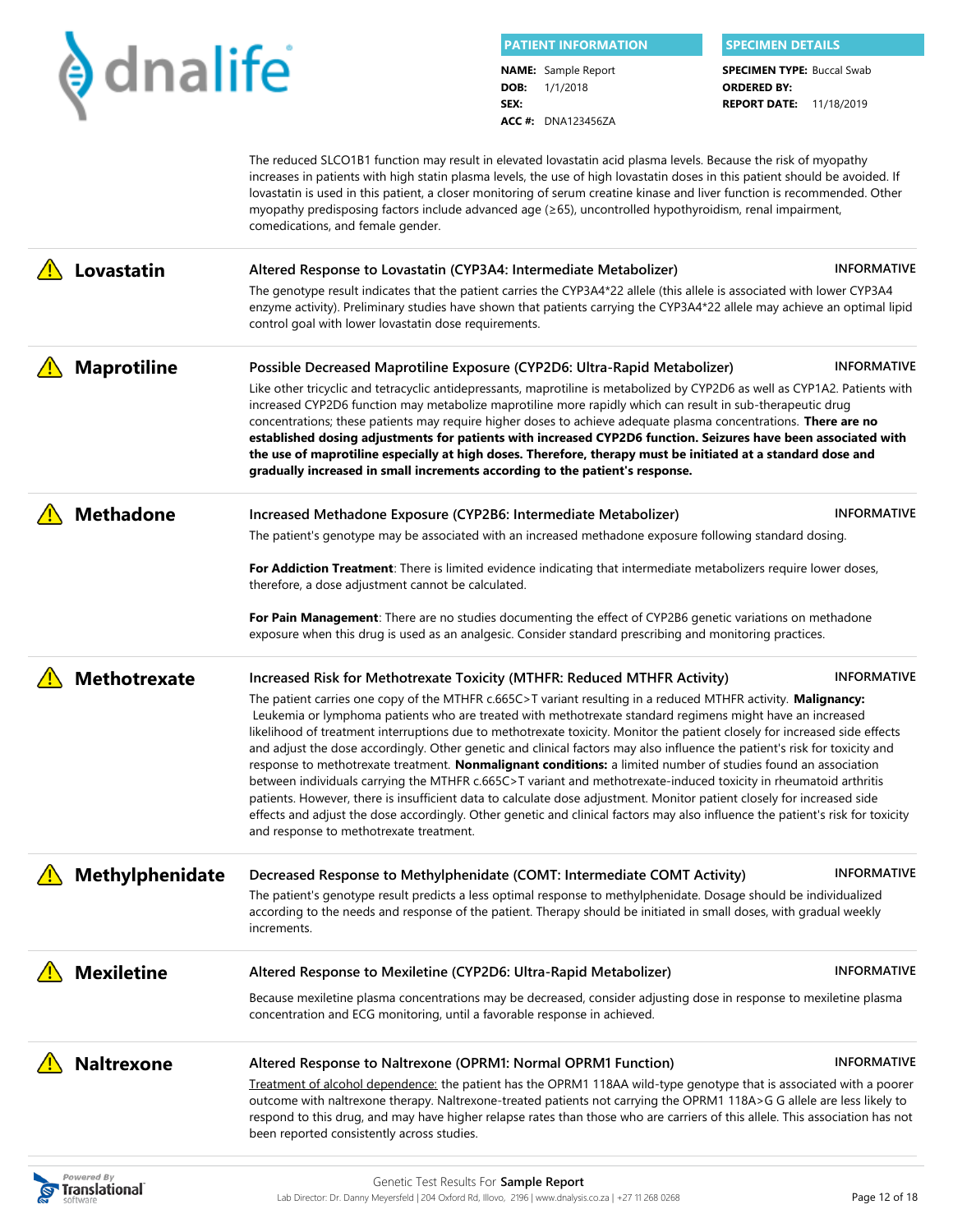|                                     |                                                                                                                                                                                                                                                                                                                                                                                                                                                                                                                                                                                                                                                                                                                                                                                                                                                                                                                                                                                                           |              | <b>PATIENT INFORMATION</b> | <b>SPECIMEN DETAILS</b>                              |                    |
|-------------------------------------|-----------------------------------------------------------------------------------------------------------------------------------------------------------------------------------------------------------------------------------------------------------------------------------------------------------------------------------------------------------------------------------------------------------------------------------------------------------------------------------------------------------------------------------------------------------------------------------------------------------------------------------------------------------------------------------------------------------------------------------------------------------------------------------------------------------------------------------------------------------------------------------------------------------------------------------------------------------------------------------------------------------|--------------|----------------------------|------------------------------------------------------|--------------------|
| $\blacklozenge$ dnalife             |                                                                                                                                                                                                                                                                                                                                                                                                                                                                                                                                                                                                                                                                                                                                                                                                                                                                                                                                                                                                           |              | <b>NAME:</b> Sample Report | <b>SPECIMEN TYPE: Buccal Swab</b>                    |                    |
|                                     |                                                                                                                                                                                                                                                                                                                                                                                                                                                                                                                                                                                                                                                                                                                                                                                                                                                                                                                                                                                                           | DOB:<br>SEX: | 1/1/2018                   | <b>ORDERED BY:</b><br><b>REPORT DATE: 11/18/2019</b> |                    |
|                                     |                                                                                                                                                                                                                                                                                                                                                                                                                                                                                                                                                                                                                                                                                                                                                                                                                                                                                                                                                                                                           |              | <b>ACC #: DNA123456ZA</b>  |                                                      |                    |
| Netupitant /<br><b>Palonosetron</b> | Possible Altered Response to Netupitant-Palonosetron (CYP2D6: Ultra-Rapid<br>Metabolizer)                                                                                                                                                                                                                                                                                                                                                                                                                                                                                                                                                                                                                                                                                                                                                                                                                                                                                                                 |              |                            |                                                      | <b>INFORMATIVE</b> |
|                                     | Netupitant: Netupitant is extensively metabolized to three major metabolites (desmethyl, N-oxide and a hydroxy-methyl<br>derivatives). Metabolism is mediated primarily by CYP3A4 and to a lesser extent by CYP2C9 and CYP2D6. No genetically<br>guided drug selection or dosing recommendations are available for this drug. Netupitant can be prescribed at standard<br>label-recommended dosage and administration.<br>Palonosetron: Palonosetron is eliminated by multiple routes including metabolism. While CYP2D6 and to a lesser extent,<br>CYP3A4 and CYP1A2 are involved in its metabolism to two inactive metabolites. Compared to CYP2D6 normal<br>metabolizers, CYP2D6 ultra-rapid metabolizers may have lower palonosetron plasma concentrations at standard dosing.<br>However, the clinical significance of this change remains unclear. Palonosetron can be prescribed at standard label-<br>recommended dosage and administration. Monitor the patient for possible decreased efficacy. |              |                            |                                                      |                    |
| <b>Olanzapine</b>                   | Non-Response to Olanzapine (CYP1A2: Normal Metabolizer - Higher Inducibility)<br>There is little evidence regarding the impact of CYP1A2 genetic variants on olanzapine response. Smokers may be at risk<br>for non-response at standard doses. Careful monitoring is recommended during dosing adjustment. Smoking cessation<br>may increase plasma drug levels, leading to adverse events. Therefore, therapeutic drug monitoring accompanied by<br>dose reduction may be needed in patients who have quit smoking.                                                                                                                                                                                                                                                                                                                                                                                                                                                                                     |              |                            |                                                      | <b>INFORMATIVE</b> |
| Oxazepam                            | Possible Altered Response to Oxazepam (UGT2B15: Intermediate Metabolizer)                                                                                                                                                                                                                                                                                                                                                                                                                                                                                                                                                                                                                                                                                                                                                                                                                                                                                                                                 |              |                            |                                                      | <b>INFORMATIVE</b> |
|                                     | Oxazepam clearance may be reduced in this patient. However, there is insufficient evidence whether this change results in<br>a significant clinical effect. Consider monitoring the patient for increased sedation and adjust dosing accordingly.                                                                                                                                                                                                                                                                                                                                                                                                                                                                                                                                                                                                                                                                                                                                                         |              |                            |                                                      |                    |
| Oxycodone                           | Possible Altered Response to Oxycodone (CYP2D6: Ultra-Rapid Metabolizer)<br>Increased conversion of oxycodone to the more active metabolite oxymorphone is expected in CYP2D6 ultra-rapid<br>metabolizers. Usually, adequate pain relief without an increase in adverse events can be achieved by using standard or<br>lower oxycodone doses. Other opioids not metabolized by CYP2D6 (e.g., morphine, oxymorphone, buprenorphine,<br>fentanyl, methadone, and hydromorphone) may also be considered if excessive side effects are reported.                                                                                                                                                                                                                                                                                                                                                                                                                                                              |              |                            |                                                      | <b>ACTIONABLE</b>  |
| Palonosetron                        | Possible Altered Response to Palonosetron (CYP2D6: Ultra-Rapid Metabolizer)<br>Palonosetron is eliminated by multiple routes including metabolism. While CYP2D6 and to a lesser extent, CYP3A4 and<br>CYP1A2 are involved in its metabolism to two inactive metabolites. Compared to CYP2D6 normal metabolizers, CYP2D6<br>ultra-rapid metabolizers may have lower palonosetron plasma concentrations at standard dosing. However, the clinical<br>significance of this change remains unclear. Palonosetron can be prescribed at standard label-recommended dosage and<br>administration. Monitor the patient for possible decreased efficacy.                                                                                                                                                                                                                                                                                                                                                           |              |                            |                                                      | <b>INFORMATIVE</b> |
| Perphenazine                        | Possible Non-Response to Perphenazine (CYP2D6: Ultra-Rapid Metabolizer)                                                                                                                                                                                                                                                                                                                                                                                                                                                                                                                                                                                                                                                                                                                                                                                                                                                                                                                                   |              |                            |                                                      | <b>INFORMATIVE</b> |
|                                     | Subjects with increased CYP2D6 function will metabolize perphenazine more rapidly, which can result in sub-therapeutic<br>drug concentrations. Consider a dose increase with close monitoring until a favorable response is achieved.                                                                                                                                                                                                                                                                                                                                                                                                                                                                                                                                                                                                                                                                                                                                                                     |              |                            |                                                      |                    |
| Phenobarbital                       | Possible Sensitivity to Phenobarbital (CYP2C19: Intermediate Metabolizer)                                                                                                                                                                                                                                                                                                                                                                                                                                                                                                                                                                                                                                                                                                                                                                                                                                                                                                                                 |              |                            |                                                      | <b>INFORMATIVE</b> |
|                                     | CYP2C19 is partly involved in the metabolism of phenobarbital, and although CYP2C19 intermediate metabolizers have a<br>lower clearance of phenobarbital than normal metabolizers, no significant changes in clinical outcome has been reported<br>with this antiepileptic drug. Therefore, phenobarbital can be prescribed at standard label-recommended dosage and<br>administration with a closer monitoring for adverse events.                                                                                                                                                                                                                                                                                                                                                                                                                                                                                                                                                                       |              |                            |                                                      |                    |
| <b>Pitavastatin</b>                 | Increased Myopathy Risk (SLCO1B1: Decreased Function)                                                                                                                                                                                                                                                                                                                                                                                                                                                                                                                                                                                                                                                                                                                                                                                                                                                                                                                                                     |              |                            |                                                      | <b>INFORMATIVE</b> |
|                                     | The reduced SLCO1B1 function may result in elevated pitavastatin plasma levels. Because the risk of myopathy increases<br>in patients with high statin plasma levels, the use of high pitavastatin doses in this patient should be avoided. If<br>pitavastatin is used in this patient, a closer monitoring of serum creatine kinase and liver function is recommended. Other<br>myopathy predisposing factors include advanced age (≥65), uncontrolled hypothyroidism, renal impairment,<br>comedications, and female gender.                                                                                                                                                                                                                                                                                                                                                                                                                                                                            |              |                            |                                                      |                    |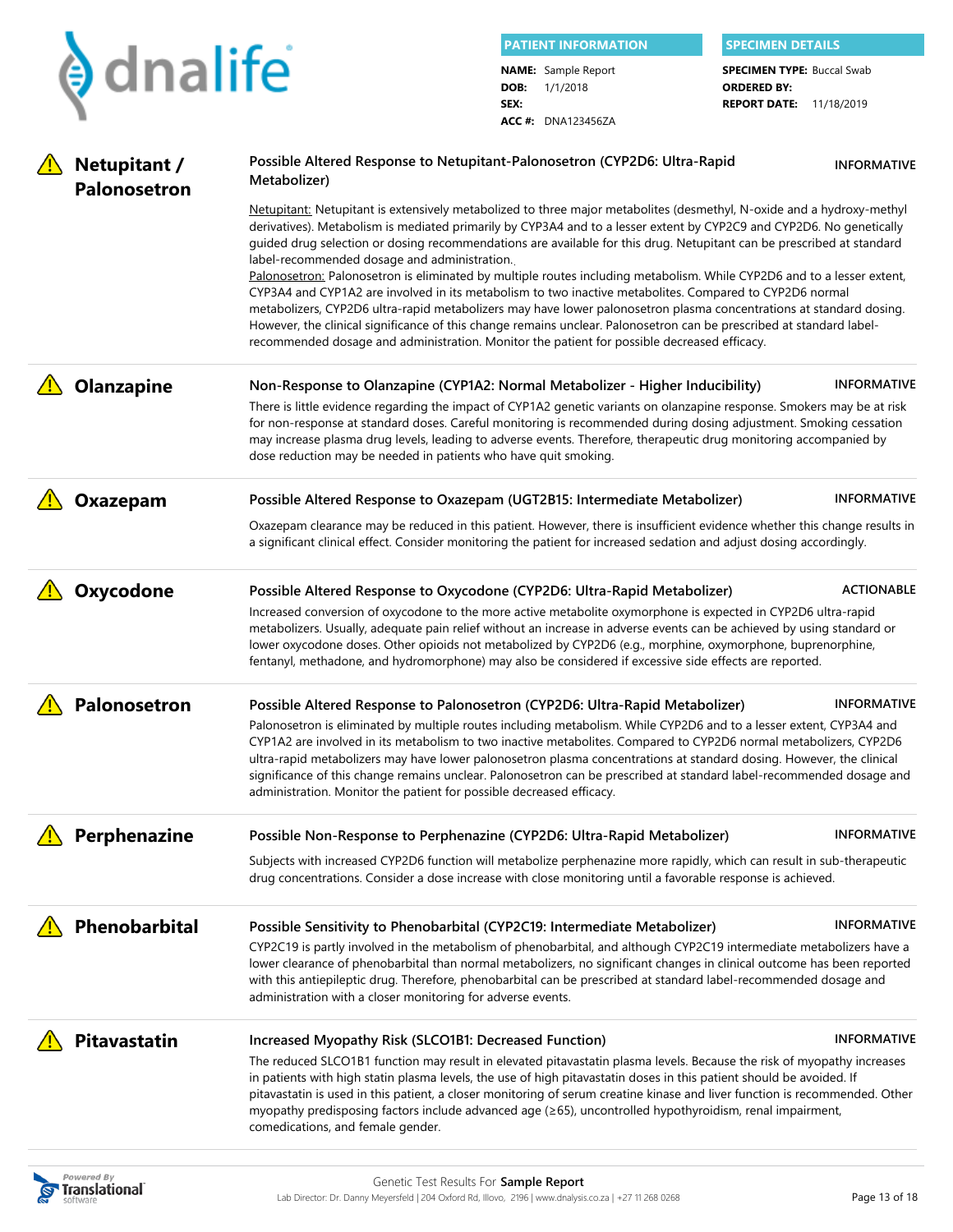|                               |                                                                                                                                                                                                                                                                                                                                                                                                                                                                                                                                                                                                                                                                                                                                                                                                                                                                                                                                                                                                                                                                                                                                                                                              | <b>PATIENT INFORMATION</b> |                                                                     | <b>SPECIMEN DETAILS</b>                                                                   |                    |
|-------------------------------|----------------------------------------------------------------------------------------------------------------------------------------------------------------------------------------------------------------------------------------------------------------------------------------------------------------------------------------------------------------------------------------------------------------------------------------------------------------------------------------------------------------------------------------------------------------------------------------------------------------------------------------------------------------------------------------------------------------------------------------------------------------------------------------------------------------------------------------------------------------------------------------------------------------------------------------------------------------------------------------------------------------------------------------------------------------------------------------------------------------------------------------------------------------------------------------------|----------------------------|---------------------------------------------------------------------|-------------------------------------------------------------------------------------------|--------------------|
| $\blacktriangleright$ dnalife |                                                                                                                                                                                                                                                                                                                                                                                                                                                                                                                                                                                                                                                                                                                                                                                                                                                                                                                                                                                                                                                                                                                                                                                              | DOB:<br>SEX:               | <b>NAME:</b> Sample Report<br>1/1/2018<br><b>ACC #: DNA123456ZA</b> | <b>SPECIMEN TYPE: Buccal Swab</b><br><b>ORDERED BY:</b><br><b>REPORT DATE: 11/18/2019</b> |                    |
| <b>Pravastatin</b>            | Increased Myopathy Risk (SLCO1B1: Decreased Function)                                                                                                                                                                                                                                                                                                                                                                                                                                                                                                                                                                                                                                                                                                                                                                                                                                                                                                                                                                                                                                                                                                                                        |                            |                                                                     |                                                                                           | <b>INFORMATIVE</b> |
|                               | The reduced SLCO1B1 function may result in elevated pravastatin plasma levels. Because the risk of myopathy increases<br>in patients with high statin plasma levels, the use of high pravastatin doses in this patient should be avoided. If<br>pravastatin is used in this patient, a closer monitoring of serum creatine kinase and liver function is recommended. Other<br>myopathy predisposing factors include advanced age (≥65), uncontrolled hypothyroidism, renal impairment,<br>comedications, and female gender.                                                                                                                                                                                                                                                                                                                                                                                                                                                                                                                                                                                                                                                                  |                            |                                                                     |                                                                                           |                    |
| Primidone                     | Possible Sensitivity to Primidone (CYP2C19: Intermediate Metabolizer)<br>CYP2C19 is partly involved in the metabolism of primidone, and although CYP2C19 intermediate metabolizers have a<br>lower clearance of phenobarbital (active metabolite) than normal metabolizers, no significant changes in clinical outcome<br>has been reported with this antiepileptic drug. Therefore, primidone can be prescribed at standard label-recommended<br>dosage and administration with a closer monitoring for adverse events.                                                                                                                                                                                                                                                                                                                                                                                                                                                                                                                                                                                                                                                                     |                            |                                                                     |                                                                                           | <b>INFORMATIVE</b> |
| Protriptyline                 | Possible Decreased Protriptyline Exposure (CYP2D6: Ultra-Rapid Metabolizer)<br>Like other tricyclic and tetracyclic antidepressants, protriptyline is metabolized by CYP2D6. Patients with increased<br>CYP2D6 function may metabolize protriptyline more rapidly which can result in sub-therapeutic drug concentrations;<br>these patients may require higher doses to achieve adequate plasma concentrations. There are no established dosing<br>adjustments for patients with increased CYP2D6 function. Therefore, therapy must be initiated at a standard dose and<br>gradually increased in small increments according to the patient's response.                                                                                                                                                                                                                                                                                                                                                                                                                                                                                                                                     |                            |                                                                     |                                                                                           | <b>INFORMATIVE</b> |
| <b>Rosuvastatin</b>           | Increased Myopathy Risk (SLCO1B1 521T>C T/C; ABCG2 421C>A C/C)<br>The patient does not carry a polymorphism in the ABCG2 gene that is associated with a higher rosuvastatin plasma<br>exposure. The patient carries a polymorphism in the SLCO1B1 gene that is associated with an increased risk of myopathy.<br>Rosuvastatin plasma concentrations are expected to increase, and the patient's risk of rosuvastatin-induced myopathy is<br>elevated. Other factors that may increase this risk further include: uncontrolled hypothyroidism, renal impairment,<br>diabetes, and comedications with ABCG2 or SLCO1B1 inhibitors. For patient age of 20-60 years, the maximum<br>recommended dose range to reduce the risk of high statin exposure: 20-40 mg/day (highest dose). Start with usual doses<br>10-20 mg/day. It is possible to increase dose to 40 mg/day in non-Asian patients if no other risk factors are present and<br>the patient is closely monitored for adverse events. For patient age of >60 years, the maximum recommended dose<br>range to reduce the risk of high statin exposure: 20 mg/day. Start with usual doses 10-20 mg/day or 5 mg/day in Asian<br>patients. |                            |                                                                     |                                                                                           | <b>INFORMATIVE</b> |
| <b>Sulfasalazine</b>          | Decreased Response to Sulfasalazine For the Treatment of Rheumatoid Arthritis<br>(ABCG2: Normal Function)<br>Rheumatoid Arthritis: The patient carries two copies of ABCG2 rs2231142 C allele. Preliminary data suggests that this<br>genotype may be associated with decreased plasma levels of sulfasalazine which may decrease the likelihood of response<br>to this drug.                                                                                                                                                                                                                                                                                                                                                                                                                                                                                                                                                                                                                                                                                                                                                                                                                |                            |                                                                     |                                                                                           | <b>INFORMATIVE</b> |
| <b>Tetrabenazine</b>          | Unknown Sensitivity to Tetrabenazine (CYP2D6: Ultra-Rapid Metabolizer)<br>For treating chorea associated with Huntington's disease: There is insufficient data to calculate dose adjustment, and<br>if tetrabenazine is prescribed, individualization of dose with careful weekly titration is required. The first week's starting<br>dose is 12.5 mg daily; second week, 25 mg (12.5 mg twice daily); then slowly titrate at weekly intervals by 12.5 mg to a<br>tolerated dose. The maximum daily dose in CYP2D6 ultra-rapid metabolizers is not defined. The maximum daily<br>dose in normal metabolizers is 100 mg with a maximum single dose of 37.5 mg. If serious adverse events occur,<br>titration should be stopped and the dose of tetrabenazine should be reduced. If the adverse event(s) do not resolve,<br>consider withdrawal of tetrabenazine.                                                                                                                                                                                                                                                                                                                              |                            |                                                                     |                                                                                           | <b>ACTIONABLE</b>  |
| <b>Tizanidine</b>             | Possible Non-Response to Tizanidine (CYP1A2: Normal Metabolizer - Higher<br>Inducibility)<br>There is little evidence regarding the impact of CYP1A2 genetic variants on tizanidine response. Smokers may be at risk<br>for non-response and may require higher doses. There is an association between high tizanidine plasma concentrations<br>and the risk of hypotension and excessive sedation. Therefore, careful monitoring is recommended during dosing<br>adjustment. Smoking cessation may increase plasma drug levels, leading to excessive hypotension and sedation. Careful<br>monitoring accompanied by dose reduction may be needed in patients who have quit smoking.                                                                                                                                                                                                                                                                                                                                                                                                                                                                                                         |                            |                                                                     |                                                                                           | <b>INFORMATIVE</b> |

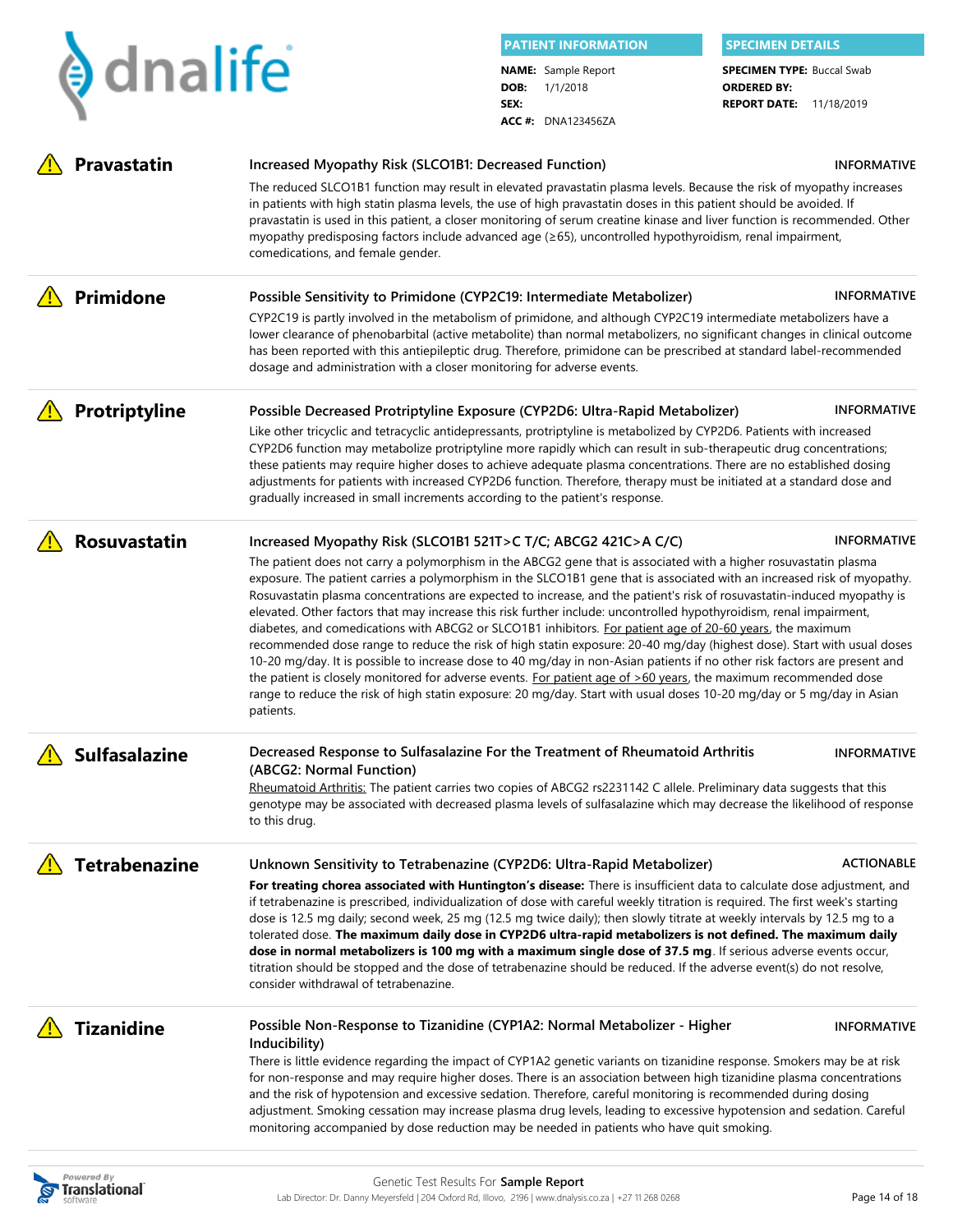

**DOB:** 1/1/2018 **SEX: NAME:** Sample Report **ACC #:** DNA123456ZA

**REPORT DATE:** 11/18/2019 **SPECIMEN TYPE: Buccal Swab ORDERED BY:**

**INFORMATIVE**

#### **Zonisamide Possible Sensitivity to Zonisamide (CYP2C19: Intermediate Metabolizer)**

CYP2C19 is partly involved in the metabolism of zonisamide, and although preliminary studies show that CYP2C19 intermediate metabolizers have a slightly lower (15%) zonisamide clearance than normal metabolizers, no significant change in the clinical outcome has been reported with this antiepileptic drug. Therefore, zonisamide can be prescribed at standard label-recommended dosage and administration with a closer monitoring for adverse events.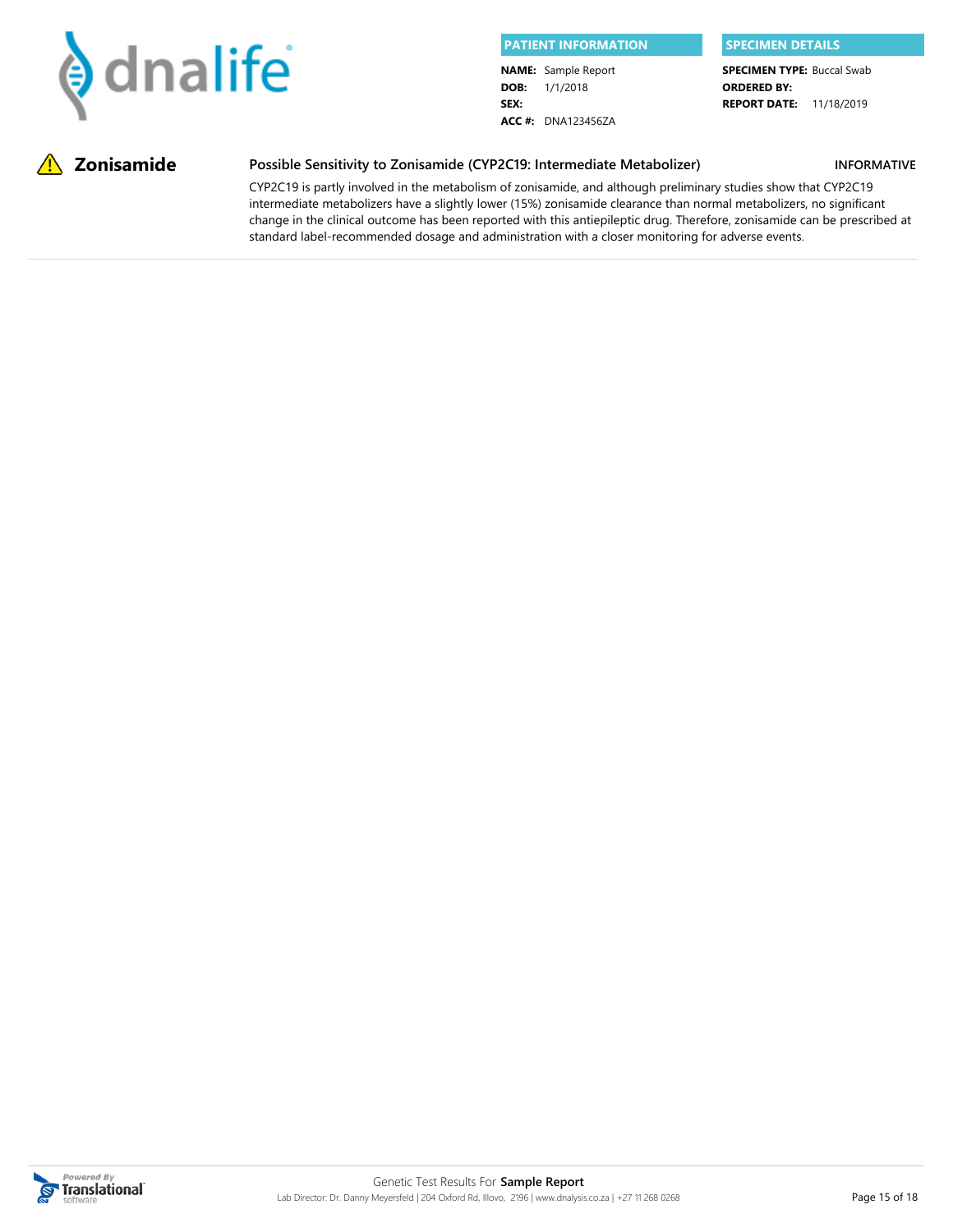

**DOB:** 1/1/2018 **SEX: NAME:** Sample Report **ACC #:** DNA123456ZA

**REPORT DATE:** 11/18/2019 **SPECIMEN TYPE: Buccal Swab ORDERED BY:**

## **Test Details**

| Gene                 | Genotype                    | <b>Phenotype</b>                             | <b>Clinical Consequences</b>                                                                                                                                                                                                                                                              |
|----------------------|-----------------------------|----------------------------------------------|-------------------------------------------------------------------------------------------------------------------------------------------------------------------------------------------------------------------------------------------------------------------------------------------|
| ABCG2                | 421C>AC/C                   | <b>Normal Function</b>                       | Consistent with a normal ABCG2 transporter function. The patient's risk for<br>statin-induced adverse events is normal.                                                                                                                                                                   |
| ADRA2A               | C-1291G C/G                 | Heterozygous for the G Allele                | Carriers of the G allele of ADRA2A C-1291G variant, show greater reduction of<br>inattentive symptoms when administered Methylphenidate or<br>Dexmethylphenidate.                                                                                                                         |
| ANKK1/DRD2           | DRD2:Taq1A C/T              | <b>Altered DRD2 function</b>                 | Consistent with a reduced dopamine receptor D2 function.                                                                                                                                                                                                                                  |
| <b>BDNF</b>          | 434C>T C/C                  | Homozygous for rs6265 C<br>allele            | Consistent with normal activity-dependent secretion of BDNF from neurons<br>and normal BDNF signaling.                                                                                                                                                                                    |
| <b>COMT</b>          | Val158Met A/G               | <b>Intermediate COMT Activity</b>            | Consistent with a reduced catechol O-methyltransferase (COMT) function.                                                                                                                                                                                                                   |
| CYP1A2               | $*1A/*1F$                   | Normal Metabolizer - Higher<br>Inducibility  | Consistent with a typical CYP1A2 activity in absence of inducing substances.<br>Rapid Metabolism occurs in presence of inducers such as barbiturates,<br>cruciferous vegetables, carbamazepine, rifampin and smoking.                                                                     |
| CYP2B6               | $*1/*6$                     | Intermediate Metabolizer                     | Consistent with a moderate deficiency in CYP2B6 activity. Potential risk for side<br>effects or loss of efficacy with drug substrates.                                                                                                                                                    |
| CYP2C19              | $*1/*2$                     | Intermediate Metabolizer                     | Consistent with a moderate deficiency in CYP2C19 activity. Potential risk for<br>side effects or loss of efficacy with drug substrates.                                                                                                                                                   |
| CYP2C9               | $*1/*1$                     | <b>Normal Metabolizer</b>                    | Consistent with a typical CYP2C9 activity. This test did not identify risks for side<br>effects or loss of efficacy with drug substrates.                                                                                                                                                 |
| CYP2D6               | *2/*2 XN                    | <b>Ultra-Rapid Metabolizer</b>               | Consistent with a significant increase in CYP2D6 activity. Potential risk for side<br>effects or loss of efficacy with drug substrates.                                                                                                                                                   |
| CYP3A4               | *3/*22                      | Intermediate Metabolizer                     | Consistent with a moderate deficiency in CYP3A4 activity. Caution is advised<br>when prescribing narrow therapeutic index drugs. Alternative drugs or dose<br>adjustment may be required if CYP3A inhibitors or inducers are co-prescribed.                                               |
| CYP3A5               | $*3/*3$                     | Poor Metabolizer                             | Consistent with a poor CYP3A5 activity. This phenotype is the most common in<br>the general population. Caution is advised when prescribing narrow therapeutic<br>index drugs. Alternative drugs or dose adjustment may be required if CYP3A<br>inhibitors or inducers are co-prescribed. |
| CYP4F2               | 1347G>A G/G                 | Homozygous for the G allele<br>(rs2108622)   | Normal CYP4F2 protein levels resulting in normal vitamin K metabolism.                                                                                                                                                                                                                    |
| F <sub>2</sub><br>F5 | rs1799963 GG<br>rs6025 CC   | <b>Normal Risk of Thrombosis</b>             | Unless other genetic or circumstantial risk factors are present, the patient is not<br>expected to have an increased risk for thrombosis.                                                                                                                                                 |
| MC4R                 | g.60215554C>A<br>C/A        | Heterozygous for A allele<br>(rs489693)      | Altered MC4R function                                                                                                                                                                                                                                                                     |
| <b>MTHFR</b>         | c.665C>T GA                 | <b>Reduced MTHFR Activity</b>                | The patient carries one MTHFR C677T mutation (heterozygous) and the<br>patient's MTHFR activity is reduced slightly. This is not associated with an<br>increased risk of hyperhomocysteinemia.                                                                                            |
| <b>MTHFR</b>         | c.1286A>C TT<br>c.665C>T GA | No Increased Risk of<br>Hyperhomocysteinemia | The patient MTHFR function is reduced slightly. This is not associated with an<br>increased risk for venous thromboembolism.                                                                                                                                                              |
| OPRM1                | A118G A/A                   | <b>Normal OPRM1 Function</b>                 | Consistent with a normal OPRM1 receptor signaling efficiency induced by<br>exogenous opioids. This is associated with a good analgesia following standard<br>opioid doses and a poor response to naltrexone.                                                                              |
| SLCO1B1              | 521T>CT/C                   | <b>Decreased Function</b>                    | Consistent with a decreased SLCO1B1 transporter function. The patient's risk<br>for statin-induced myopathy is intermediate.                                                                                                                                                              |
| <b>UGT2B15</b>       | $*1/*2$                     | Intermediate Metabolizer                     | Consistent with a moderately decreased UGT2B15 glucuronidation function.<br>Potential risk for side effects with drug substrates.                                                                                                                                                         |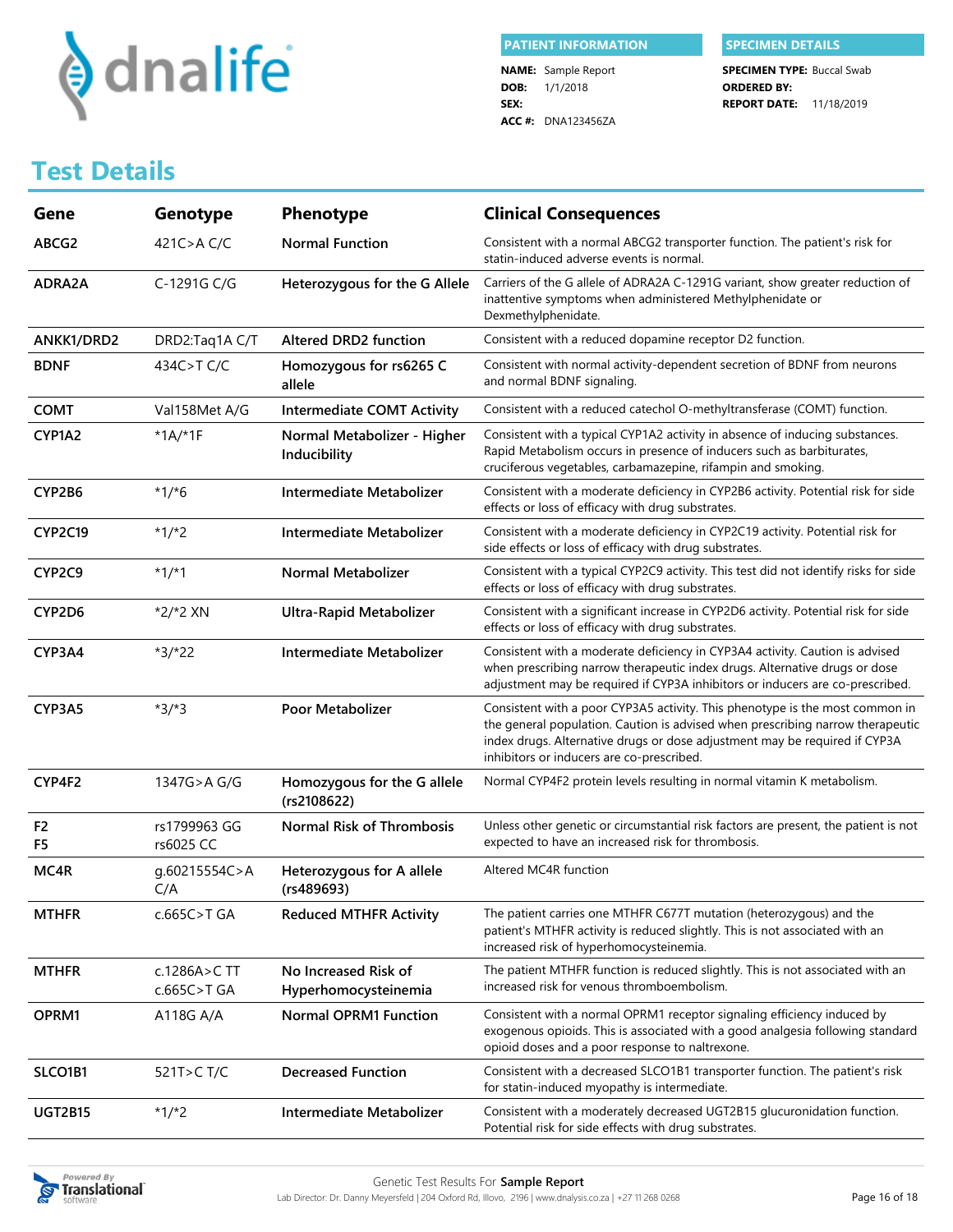

**DOB:** 1/1/2018 **SEX: PATIENT INFORMATION SPECIMEN DETAILS NAME:** Sample Report **ACC #:** DNA123456ZA

**SPECIMEN TYPE: Buccal Swab ORDERED BY:**

**REPORT DATE:** 11/18/2019

**VKORC1** -1639G>A G/G **Low Warfarin Sensitivity** VKORC1 is the site of action of warfarin. The patient may require an increase in warfarin dose.

**Alleles Tested: ABCG2** 421C>A; **ADRA2A** C-1291G; **ANKK1/DRD2** DRD2:Taq1A; **BDNF** 434C>T; **COMT** Val158Met; **CYP1A2** \*1F, \*1K; **CYP2B6** \*6, \*9, \*11, \*16, \*18; **CYP2C19** \*2, \*3, \*4, \*4B, \*6, \*7, \*8, \*9, \*10, \*17; **CYP2C9** \*2, \*3, \*4, \*5, \*6, \*8, \*11, \*27; **CYP2D6** \*2, \*3, \*4, \*4M, \*6, \*7, \*8, \*9, \*10, \*12, \*14A, \*14B, \*17, \*29, \*35, \*41, \*5 (gene deletion), XN (gene duplication); **CYP3A4** \*3, \*12, \*17, \*22; **CYP3A5** \*3, \*3C, \*6, \*7; **CYP4F2** 1347G>A; **Factor II** rs1799963; **Factor V Leiden** rs6025; **MC4R** g.60215554C>A; **MTHFR** c.1286A>C, c.665C>T; **OPRM1** A118G; **SLCO1B1** 521T>C; **UGT2B15** \*2; **VKORC1** -1639G>A

*Limitation: This test will not detect all the known alleles that result in altered or inactive tested genes. This test does not account for all individual variations in the individual tested. Absence of a detectable gene mutation does not rule out the possibility that a patient has different phenotypes due to the presence of an undetected polymorphism or due to other factors such as drug-drug interactions, comorbidities and lifestyle habits.*

*Methodology: Array based assays detect listed alleles, including all common and most rare variants with known clinical significance at analytical sensitivity and specificity >99%.*

*Lab Disclaimer: DNAlysis Biotechnology developed the Genotype test. The performance characteristics of this test were determined by DNAlysis Biotechnology. It has not been cleared or approved by the U.S. Food and Drug Administration.*

*Translational Software Disclaimer: The information presented on this report is provided as general educational health information. The content is not intended to be a substitute for professional medical advice, diagnosis, or treatment. Only a physician, pharmacist or other healthcare professional should advise a patient on the use of the medications prescribed.*

*The pharmacogenetic assay involves use of reporting software and genotype-phenotype associations performed by Translational Software (www.translationalsoftware.com). The software has not been evaluated by the Food and Drug Administration. The software, and the report generated by the software, is not intended to diagnose, treat, cure, or prevent any disease. A qualified designee within the lab uses Translational Software to generate and subsequently review the report. The pharmacogenetic report is one of multiple pieces of information that clinicians should consider in guiding their therapeutic choice for each patient. It remains the responsibility of the health-care provider to determine the best course of treatment for a patient. Adherence to dose guidelines does not necessarily assure a successful medical outcome.*

| <b>Approved By: Laboratory Manager</b> |
|----------------------------------------|
| Thenusha Naidoo                        |
| MS 0000990                             |